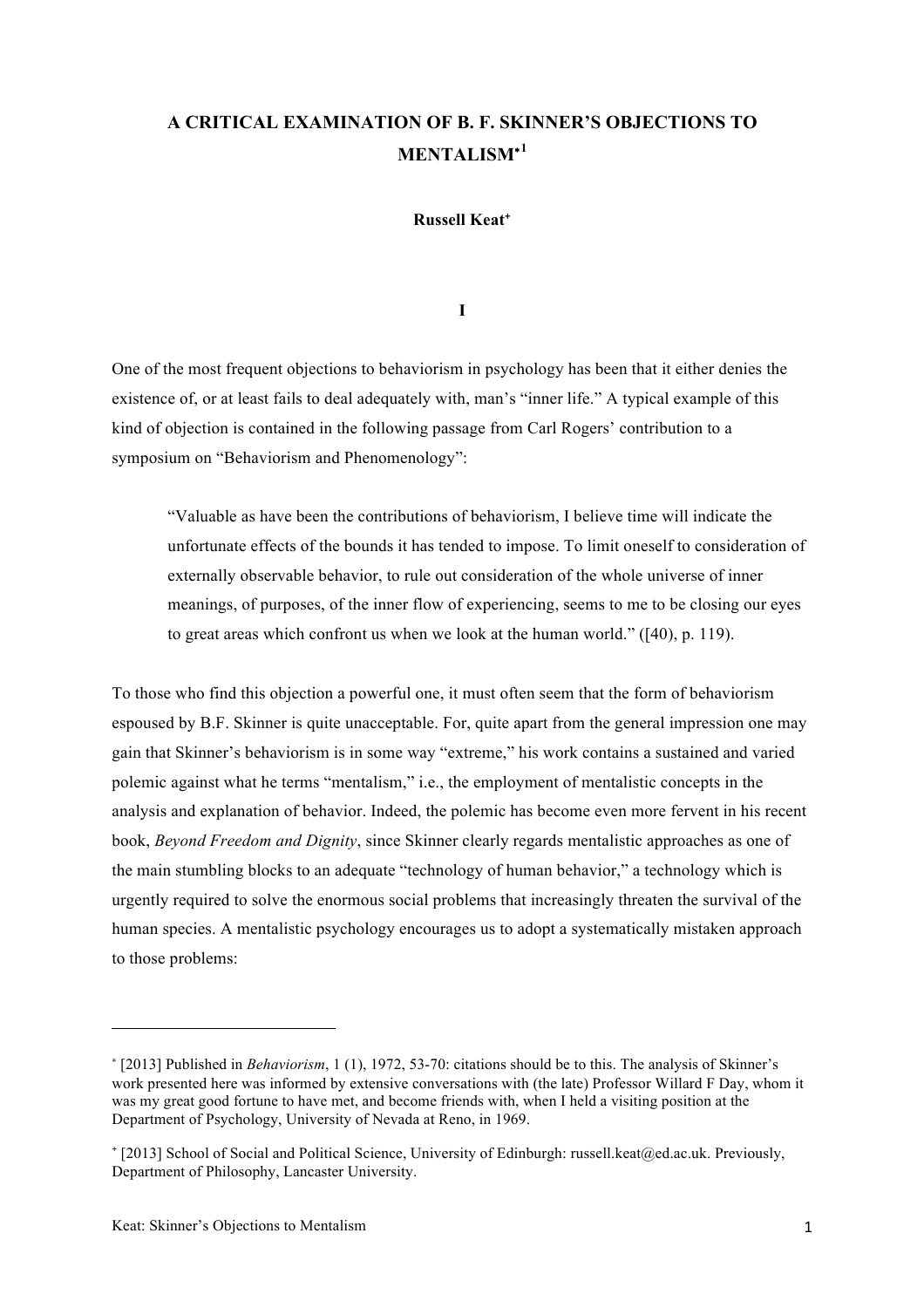"Every issue of a daily paper, every magazine, every professional journal, every book with any bearing whatsoever on human behavior will supply examples. We are told that to control the number of people in the world we need to change *attitudes* toward children, overcome *pride* in size of family or in sexual potency, build some *sense of responsibility* toward offspring, and reduce the role played by a large family in allaying *concern* for old age. To work for peace we must deal with the *will to power* or the *paranoid delusions* of leaders; we must remember that wars begin in the *minds* of men, that there is something suicidal in man — a *death instinct* perhaps — which leads to war, and that man is aggressive by *nature*. To solve the problems of the poor we must inspire *self-respect*, encourage *initiative*, and reduce *frustration*. To allay the disaffection of the young we must provide a *sense of purpose* and reduce feelings of *alienation* or *hopelessness*. Realizing that we have no effective means of doing any of this, we ourselves may experience *a crisis of belief* or a *loss of confidence*, which can be corrected only by returning to a *faith in man's inner capacities*. This is staple fare. Almost no one questions it." ([39), pp. 9-10).

Yet despite this vigorous rejection of mentalism, it is by no means clear that the "inner life" objection can be maintained against Skinner. For his "radical behaviorism"<sup>2</sup> pays considerable attention to what he terms "private events," and though he resolutely affirms their strictly *physical* status, we find amongst them a large number of items that would normally be invoked by the defenders of man's "inner life" - such as joy and sorrow, pain, and various "feelings" (see, e.g. [33], pp. 257-60). As early as the 1945 symposium on Operationism, Skinner explicitly contrasted his own "radical behaviorism" with the more conventional varieties, partly in terms of its inclusion of private events. The following passage makes this clear:

"The distinction between public and private is by no means the same as that between physical and mental. That is why methodological behaviorism (which adopts the first) is very different from radical behaviorism (which lops off the latter term in the second). The result is that while the radical behaviorist may in some cases consider private events (inferentially, perhaps, but none the less meaningfully), the Boring-Stevens operationist has maneuvered himself into a position where he cannot. 'Science does not consider private data,' says Boring. (Just where this leaves my contribution to the present symposium, I do not like to reflect.) But I contend that my toothache is just as physical as my typewriter, though not public, and I see no reason why an objective and operational science cannot consider the processes through which a vocabulary descriptive of a toothache is acquired and maintained. It is an amusing bit of irony that, while Boring must confine himself to an account of my external behavior, I am still reasonably interested in what might be called Boring-from-within." ([32], p. 294).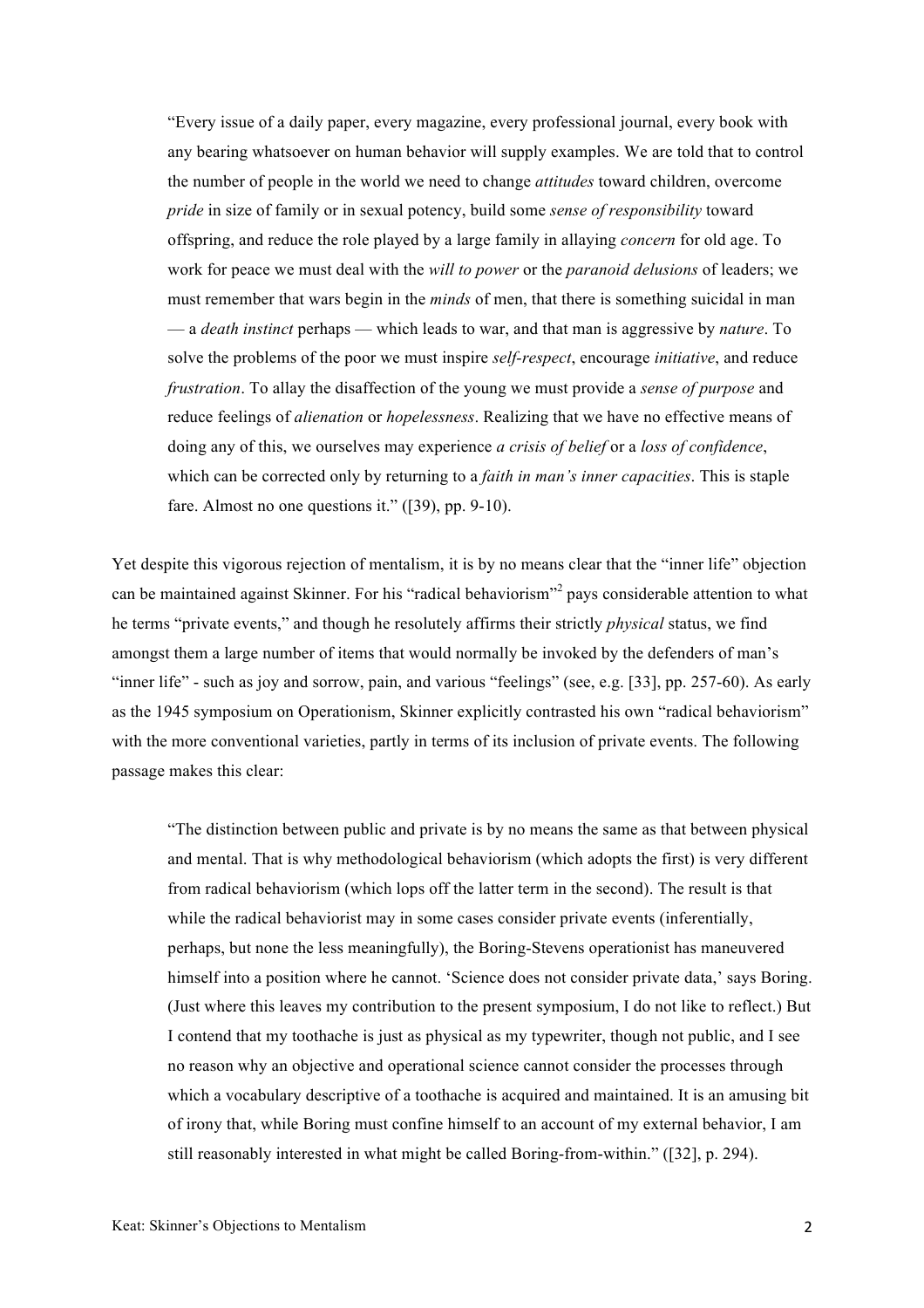And, in the subsequent *Science and Human Behavior*, a separate chapter, "Private Events in a Natural Science," is devoted to this topic ([33], chapter XVII). Thus for Skinner, private events are regarded as theoretically acceptable components in the description of contingencies of reinforcement, despite the difficulties deriving from their relative inaccessibility to public (mainly verbal) control.<sup>3</sup>

But although some mentalistic items "re-emerge" in radical behaviorism as private events, many others fall by the wayside - or rather, they are given what is *apparently* a reductive "translation" into behavioral dispositions. Precisely how we are to regard these translations is a much-disputed issue, and will not be discussed here.<sup>4</sup> But examples of such "translatable" terms include "intelligence," "greed," and "ambition" (see, e.g. [38], p. 276). Unfortunately, Skinner never attempts to state explicitly what it is that distinguishes these examples from those mentioned earlier, i.e., "joy," "sorrow," "pain," etc., but it seems that something like this is involved: terms referring to personalitytraits, abilities and motives are given translations, whilst those with a strongly *experiential* reference remain as denoting private events.

In most of what follows, I shall be examining critically the various objections that Skinner has made against mentalism (noting, at some points, what seem to me certain changes in emphasis in different periods of his writings). Though most of the objections are closely interrelated, I shall for convenience adopt the following classification: for Skinner, mentalism is to be rejected because—

(1) It lacks "explanatory power."

(2) It involves the employment of "theories."

(3) It tends to invoke "homunculi" or "inner agents", regarding man as an "autonomous agent".

(4) It distracts our attention from the study of *behavior*.

(5) It involves a dualistic ontology of the "mental" and the "physical".

I shall argue that objections (1) - (4) are at best inconclusive, and that although he often denies attaching much significance to (5), this may well in fact be the most powerful objection. But in the final section, I shall return to some questions concerning the role of private events in radical behaviorism, especially this one: what is it about private events that makes them acceptable to Skinner, in contrast to their mentalistic counterparts? For it seems that they may be open to at least some of the objections to mentalism, and that their only "advantage" derives from their physical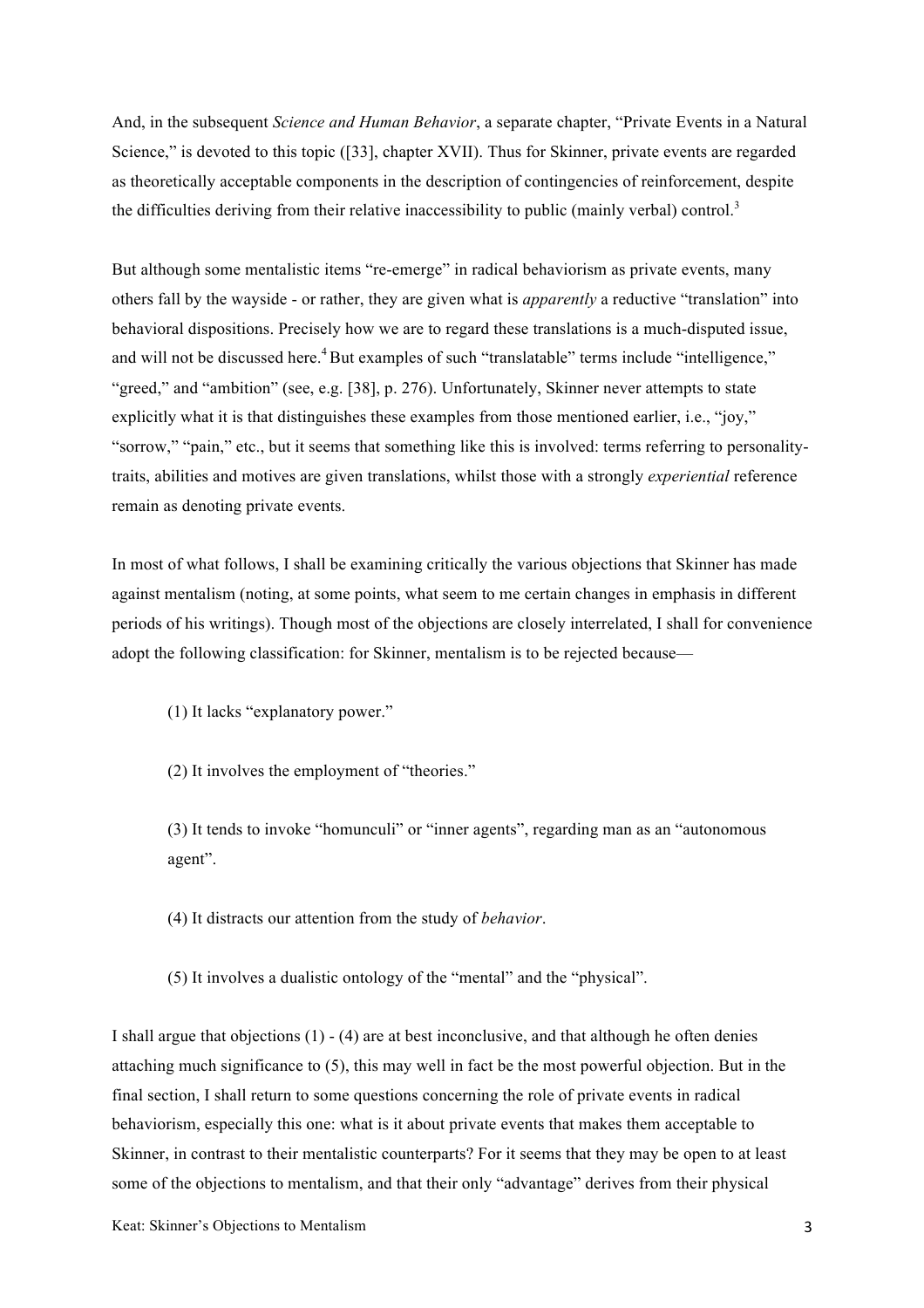status. Yet at the same time, Skinner seems unwilling to consider the philosophical problems involved in ascribing this status to them.

But it is not only at this point that Skinner's position raises philosophical issues: they are also relevant to many of the arguments against mentalism contained in objections (1) - (4). In particular questions concerning the nature of explanation, much discussed in the recent literature in the philosophy of science, are frequently involved, and one underlying purpose of this paper is to suggest that these distinctively philosophical issues cannot be avoided by any radical behaviorist.<sup>5</sup> It might seem to some that this claim hardly needs to be made explicit: but some interesting encounters with radical behaviorists, and more importantly, a certain element in Skinner's own thinking, have made me think otherwise. The element concerned is roughly this: the tendency to attempt a *replacement* of the evaluative-prescriptive mode of analysis by an empirical-descriptive one.

Thus, although Skinner would clearly agree that issues concerning explanation are central to the rejection of mentalism (see, e.g. [38] p. 222), it is quite possible that he would prefer to substitute, for a discussion concerning the legitimacy and philosophical acceptability of certain modes of explanation, an empirical investigation of the contingencies of reinforcement involved in the emission of verbal behaviour containing terms such as "explain." As Day has suggested, in commenting on Hilgard's objections to the apparent untestability of many Skinnerian explanations,

"For Skinner, his explanations are after all no more than instances of his own verbal behavior. If what he has to say, either by way of what is likely to be called an explanation or not, poses a problem to psychologists, then he sees only one avenue of interesting and effective comment as open: an analysis must be made of the variables that may be considered to have controlled his emission of the troublesome verbal behavior in question,"

and he goes on to claim that

. . . to fail to view the problem of explanation in this fashion, as inescapably an empirical and behavioral problem, is perhaps to miss the force of what may well be Skinner's major contribution to psychological thought." ([131], pp. 504-5).

That there *is* an interesting empirical-behavioral problem of this kind about explanation seems to me undeniable; that it is the *only* problem is a claim I would strongly oppose. But in any case, Skinner himself does not adopt this approach in stating his objections to mentalistic explanation, and neither shall I in criticizing those objections.<sup>6</sup>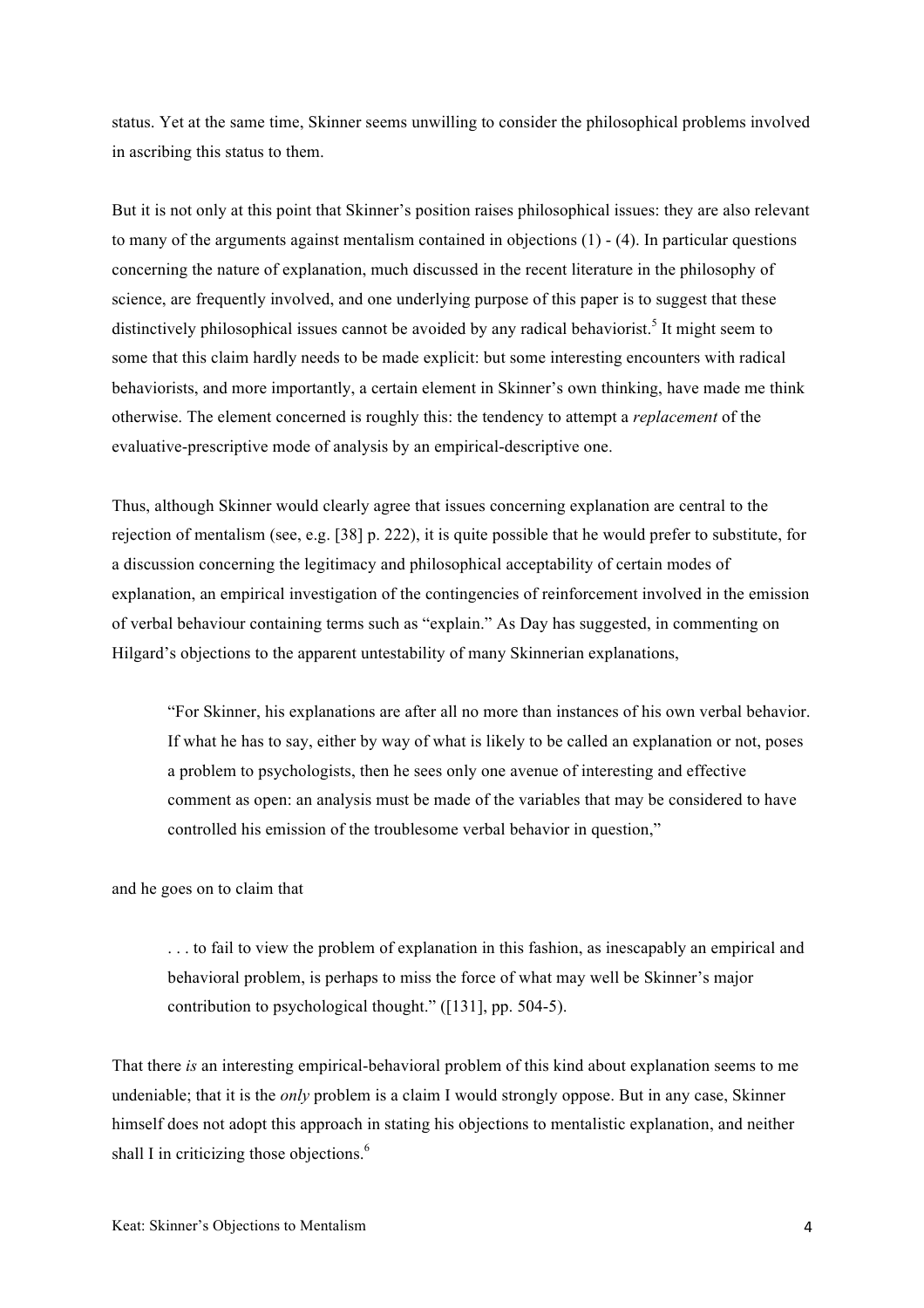(1) *Mentalism lacks explanatory power*. This objection contains several distinct, though related elements, and I shall discuss each one separately.

(i) There is the complaint that mentalistic explanations are in some way "incomplete," in that to explain behavior in terms of mental items is only to immediately raise the question of what it is that explains the mental item itself.<sup>7</sup> Thus, in "Behaviorism at Fifty," one of Skinner's "methodological objections" to mentalism is stated as follows:

"We may object, first, to the predilection for unfinished causal sequences. A disturbance in behavior is not explained by relating it to felt anxiety until the anxiety has itself been explained. An action is not explained by attributing it to expectations until the expectations have in turn been accounted for." ([381, p. 240).

And the general spirit of this objection is well-expressed in his use of the phrase "mental way stations," to suggest the unsatisfactory nature of the explanatory variables proffered by the mentalist.

As such, this is hardly a powerful objection, since it is in general true that we can always ask a further explanatory question concerning the variables provided in answer to the initial request for explanation. It is hardly a defect peculiar to mental items that we can always go on to investigate what it is that explains them. (See Hospers [211 on this general point).

A somewhat stronger form of  $(1)(i)$ , which may perhaps be what Skinner sometimes has in mind, would be this: mentalistic explanations are always "incomplete," because mental items can always be explained by reference to preceding stimuli and histories of reinforcement, whilst the converse does not hold. The trouble with this is that, first, it is by no means clearly true, and second, that even if it were, it would not show that mentalistic explanations have no explanatory power. The truth of the claim would, for example, be undermined if some mental items were "epiphenomena" of neurophysiological states, which were themselves not wholly explicable by stimuli and histories of reinforcement - a possibility that can hardly be ruled out, given the role of genetic factors. And even if the claim were true, it would hardly follow that mentalistic explanations had no explanatory power, unless one were prepared also to argue, say, that chemical theories have no explanatory power, on the grounds that chemical phenomena can be explained by physics, whilst the converse does not hold.<sup>8</sup>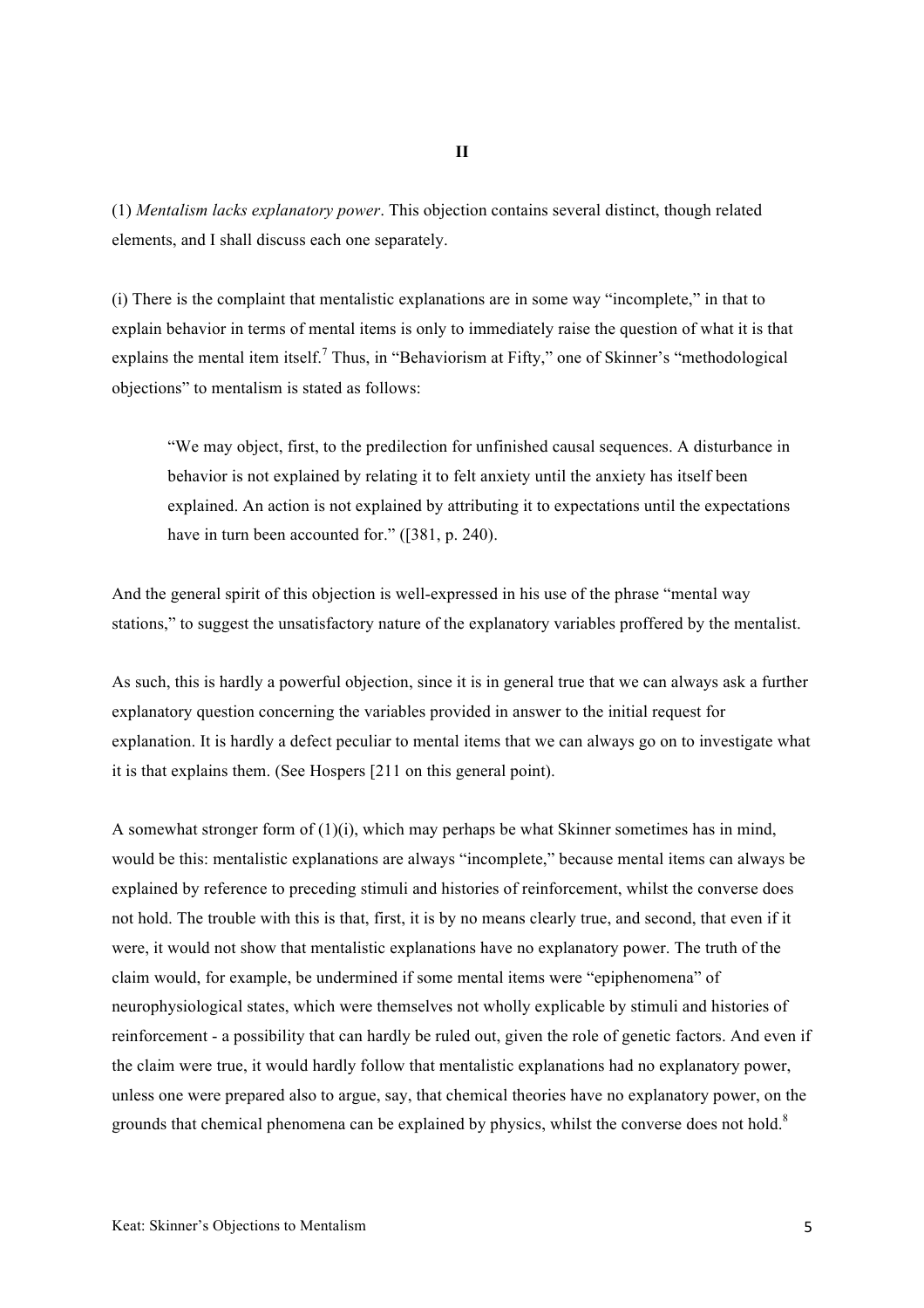(ii) The "incompleteness" arguments involved in (i) assume, in effect, a causal model in which mental items occur as "intervening" variables, in a sequence beginning with an environmental variable, and ending with a behavioral response: thus, in *Science and Human Behavior*, Skinner discusses mentalistic explanations in terms of

 $\ldots$  a causal chain consisting of three links: (1) an operation performed upon the organism from without — for example, water deprivation; (2) an inner condition - for example, physiological or psychic thirst; and (3) a kind of behavior - for example, drinking." ([331, p. 34).

But in more recent works, a somewhat different model seems to be assumed, and an argument is given against mentalism's explanatory power which would make the "incompleteness" argument redundant. For now the claim is that mental items are simply *by-products* of the same variables that are responsible for the behavioural responses. In commenting on an argument by Blanshard ([61, p. 331) that it would follow from the behavioristic position that Hitler's hatred of the Jews contributed nothing towards his orders to have them exterminated, Skinner suggests that there is nothing absurd about this consequence, and recommends the view

"that both public persecution of the Jews and the private emotional responses were the result of Hitler's environmental history." ([381, p. 257).

And in *Beyond Freedom and Dignity*, the "by-product" claim is frequently made, as in the following passage:

"What is felt when a person protests is usually called resentment, significantly defined as 'the expression of indignant displeasure', but we do not protest *because* we feel resentful. We both protest *and* feel resentful because we have been deprived of the chance to be admired or receive credit." ([39], p. 54: see also pp. 37, 72, 93, and 110).

1f sustained, the claim would presumably establish mentalism's lack of explanatory power; but Skinner produces neither experimental evidence nor adequate arguments to support it. The only argument for it that ¡ can find in his work seems a poor one, and curiously it occurs in *Science and Human Behavior*, where the "intervening link" model is generally adopted. Thus, to show that "thinking of dinner" is a *by-product* of a ringing bell, and not itself a *cause* of salivation, he says: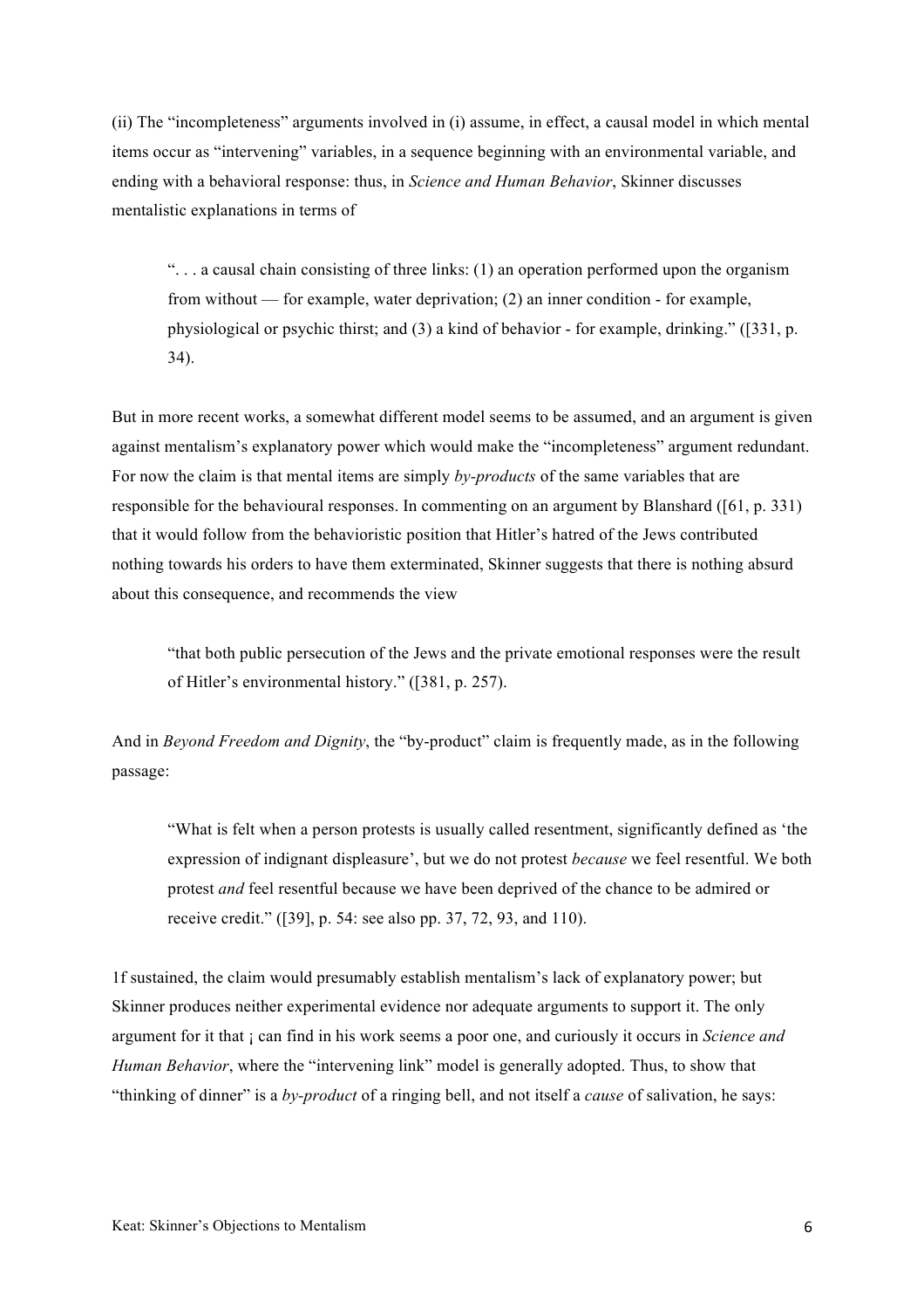"We cannot demonstrate that thinking of dinner will lead to salivation regardless of any prior event, since a man will not think of dinner in the absence of such an event." ([33], p. 279).

But it would be absurd to require that someone who claimed that thinking of dinner was causally related to salivation (and not a by-product, with salivation, of a ringing bell) should establish that thinking of dinner itself had no cause. For it is surely not true that for one event, A, to be a causal condition of another, B, A must itself have no cause.<sup>9</sup>

(iii) Perhaps more important to Skinner than any of the preceding arguments for (1) is the claim that mentalistic explanations are defective because they fail to provide us with the means of predicting and controlling human behavior; and this accords with his general tendency to promote a "technological" view of the science of human behavior. (See, e.g., [39], chapter 1).

The issues involved in this claim are complex, and I shall confine myself to a brief discussion of only two of them. First, there is the general, philosophical problem of the relationship between explanation and prediction/control; and second, the question of whether it is in fact true that, if our concern is the control or prediction of human behavior, mentalistic explanations are less useful than their Skinnerian alter natives.

Skinner's attitude to the first of these issues is not entirely clear. Sometimes, he may be read as supporting the view that to be able to *explain* behavior is basically equivalent to being able to predict or control it. At other times, it seems that he may be adopting a somewhat different position, of roughly the following kind: amongst the various causal conditions that may be functionally related to behavior, the most *important* are those which can be utilized for its prediction or control.

I think that the voluminous literature on the philosophy of explanation has shown the former of these views to be incorrect<sup>10</sup> - and, as I shall point out later, some of Skinner's recent remarks concerning physiological explanations are probably incompatible with it. The second view is more interesting, and perhaps more defensible. Clearly, it rests upon the adoption of some account of "importance," and for Skinner the choice is obvious: since the objective of a science of human behavior is to solve the problems confronting the human species, and since this can only be done by changing human behavior, the important variables are those we can use to do this.<sup>11</sup>

Of course, this is not the only possible view about the objective of a science of human behavior, $12$  and Skinner neither explicitly criticizes alternative views, nor does he always display a particularly tolerant attitude to those whose concerns may be somewhat different from his own. But leaving this question aside, I would like to cast some doubt on the claim that, if our concern is to predict and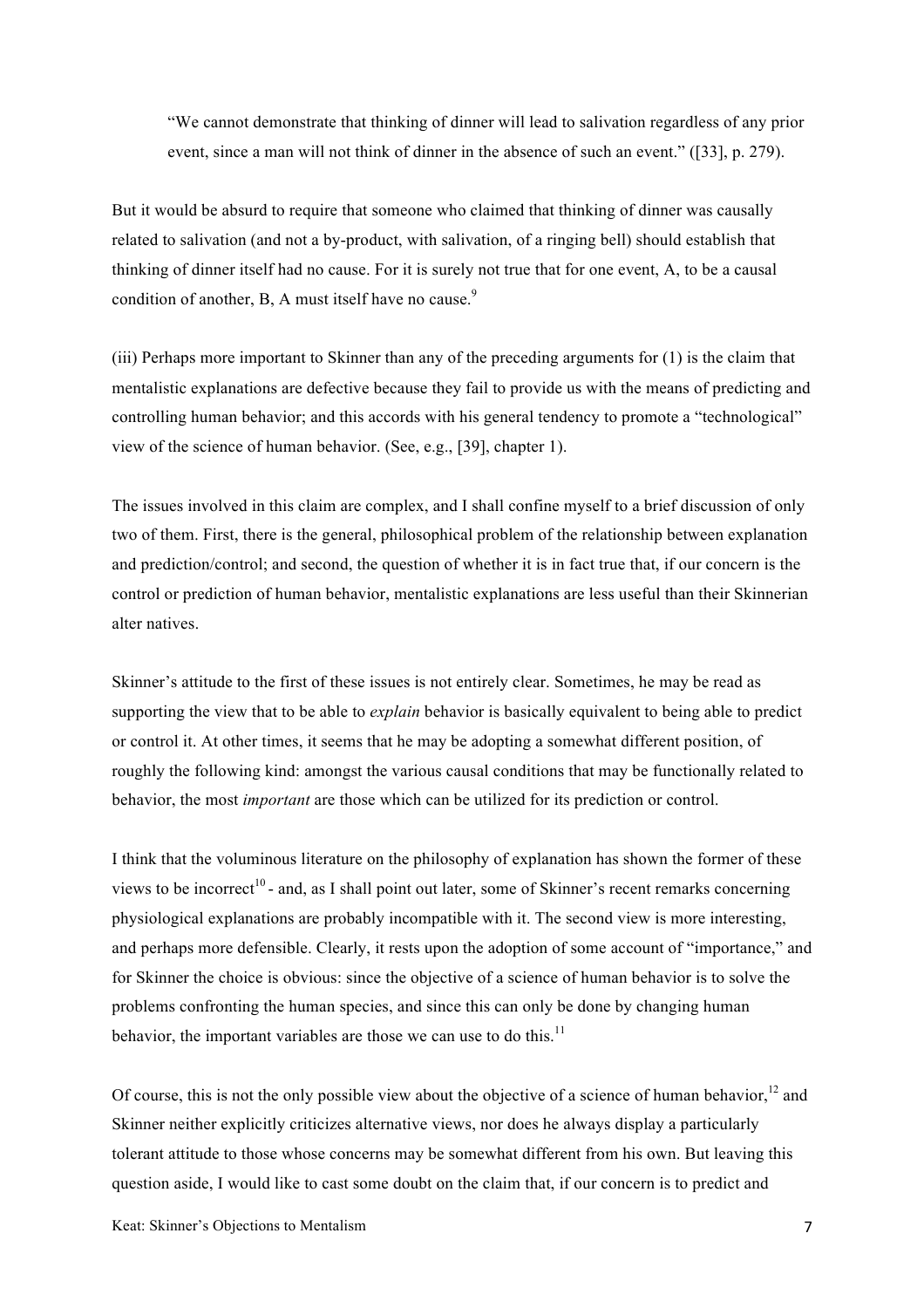control behavior, mentalistic explanations are either useless, or at least less useful than their Skinnerian counterparts. It often seems that Skinner regards this claim as *obviously* true, whereas I believe that plausible counter-examples can be stated, both for prediction and control. I shall consider here just one example, concerning control. The "behavioural problem" is to change the way in which a particular man behaves towards women, from a manner displaying attitudes of male superiority and beliefs in "psychological differences between the sexes," to one based upon a total rejection of those attitudes and beliefs.

There seem to me two important features of this case. The first is that the required change involves an enormously (indeed I would say *indefinitely*) large number of specific, often relatively "fine-grained" behavioral responses, both verbal and non-verbal. A considerable part of the man's vocabulary has to be adjusted - e.g. "going with a woman to dinner", rather than "taking a woman out to dinner" - along with behavior required by the now-rejected social etiquette, and the way in which the man previously distinguished between men and women in the types of facial expression with which he greeted them, the sorts of jokes he found it appropriate to tell, and so on. (I think anyone who has experienced this type of change will realize how wide-ranging and systematic it is.)

The second feature is that there is a good *prima facie* case for regarding the behavioral responses involved as being at least partly a function of the man's beliefs and feelings, even if these are regarded only as "intervening links" (see pp. 57-58 above) - e.g. the man believes it to be his task to order food in the restaurant, feels anxious when desired responses are not forthcoming, and so on.

Now I would suggest that if we are concerned to bring about the desired changes in the man's behavior, it may well be easier to do so by attempting to alter the relevant mental items, rather than concentrating directly on shaping up the behavior. For if the mental items are changed, the whole range of "appropriate" behaviour in (indefinitely) varied circumstances may well emerge, whereas we may otherwise be faced with the staggering task of shaping each behavioral response-class separately. Thus, instead of attempting to set up suitable contingencies of reinforcement for the behaviorchanges, we should engage in argument and other interaction with the man, encouraging him to become more conscious and self-critical of the way he acts and thinks, with the primary emphasis on changing his convictions, feelings, etc., rather than on the direct manipulation of the behavior.

No doubt any Skinnerian worthy of that name will be able to provide objections to this example, and I shall comment briefly here on two possible counter-moves that he might make. The first would be to fall back upon "response-generalization," and claim that this would substantially reduce the number of behavioral responses that would require individual shaping. I am inclined to think that this is a question-begging move, since the crucial problem is the criterion of similarity between the relevant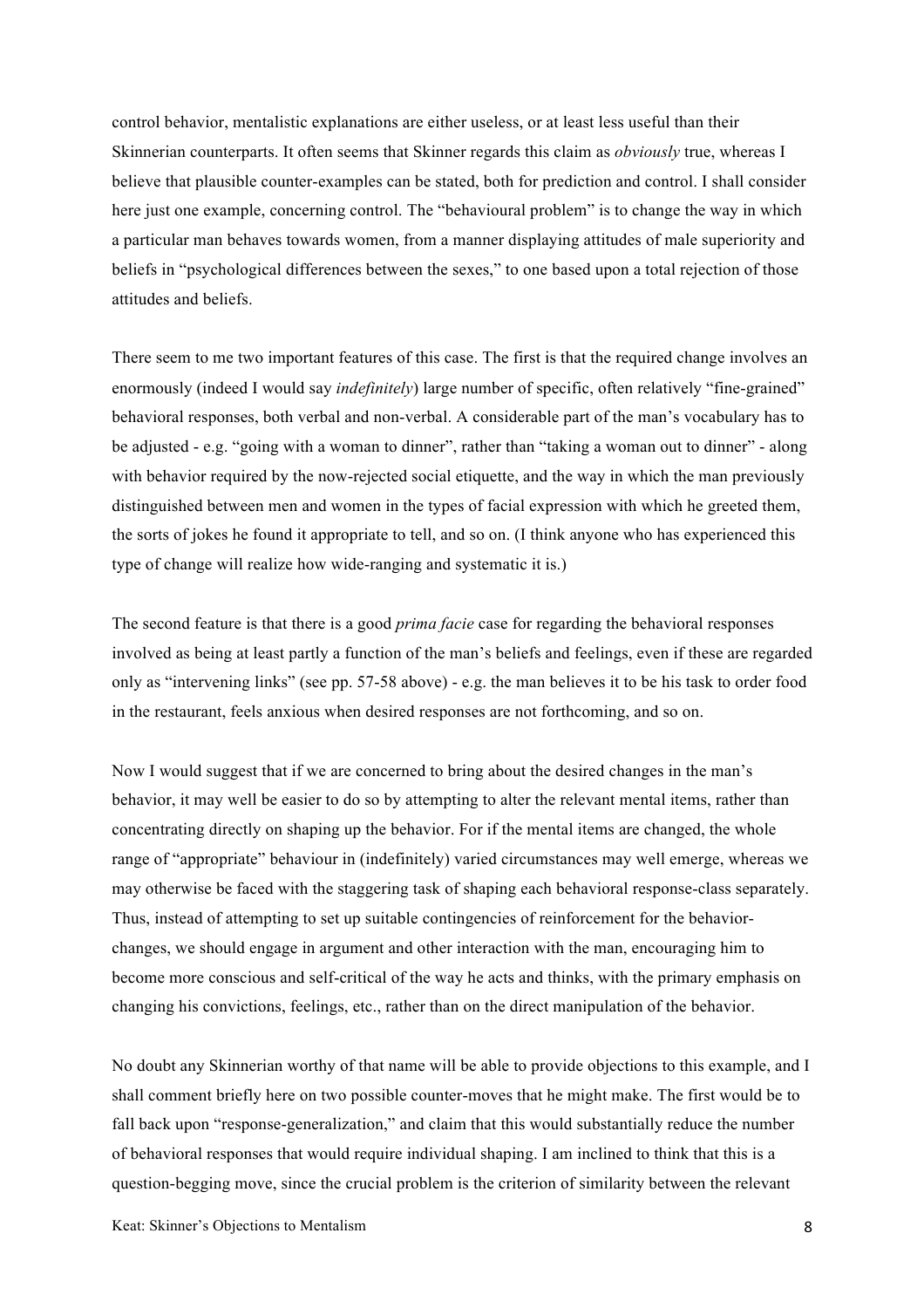responses, and in my example the similarities are not behavioral, but, as it were, conceptual: thus all that the examples I gave of required behavioral changes have in common is their expression of certain beliefs and attitudes, and not anything that can be defined in behavioral terms. Thus there is no particular reason to believe that the "generalization" will take the required form.

The second move would be to claim that, suitably re-described, my counter-example could easily be accommodated within a Skinnerian framework: after all, all that is really involved in the proposed program of change is the manipulation of certain environmental variables, in this case predominantly verbal, which affect the man's behavior (see, e.g., Skinner [36], p. 239). To this I would reply in two stages. First, it is still true that the direct concern in the example is with changing the relevant mental items, and not moving immediately to the desired changes in behavior. Second, even if a suitable redescription of the example can be achieved, why prefer this to the way I have presented it? No doubt the reply would be that my description tends to "divert our attention from the main problem, namely changing *behavior*" - but I will leave this point until the later examination of it as objection (4).

(iv) The final strand in the objection to mentalism's lack of explanatory power which I will comment on is as follows: Skinner occasionally argues that mentalistic explanations are deficient, on the grounds that the very behavior we wish to explain provides our only means of identifying the presence of the "explanatory" mental items. Thus, in *Contingencies of Reinforcement*, he comments that

". . . it is not good scientific practice to explain behavior by appealing to independent variables which have been inferred from the behavior thus explained, although this is commonly done, particularly by psychoanalysts, cognitive theorists, and factor analysts:" ([38), p. 264).

and I take it that the following remark in *Beyond Freedom and Dignity* can be regarded as pointing to this "practice":

"We say that a person behaves in a given way because he possesses a philosophy, but we infer the philosophy from the behavior and therefore cannot use it in any satisfactory way as an explanation, at least until it is in turn explained." ([39], p. 30).

The objection may be stated either at the "practical" or the "philosophical" level: either as a problem about the usefulness of such explanations for prediction/control, or as a claim that the explanations do not meet the logical requirement of the "independent identifiability" of "cause" and "effect." I doubt myself whether this is a logical requirement: but even if it is, I do not think that mentalistic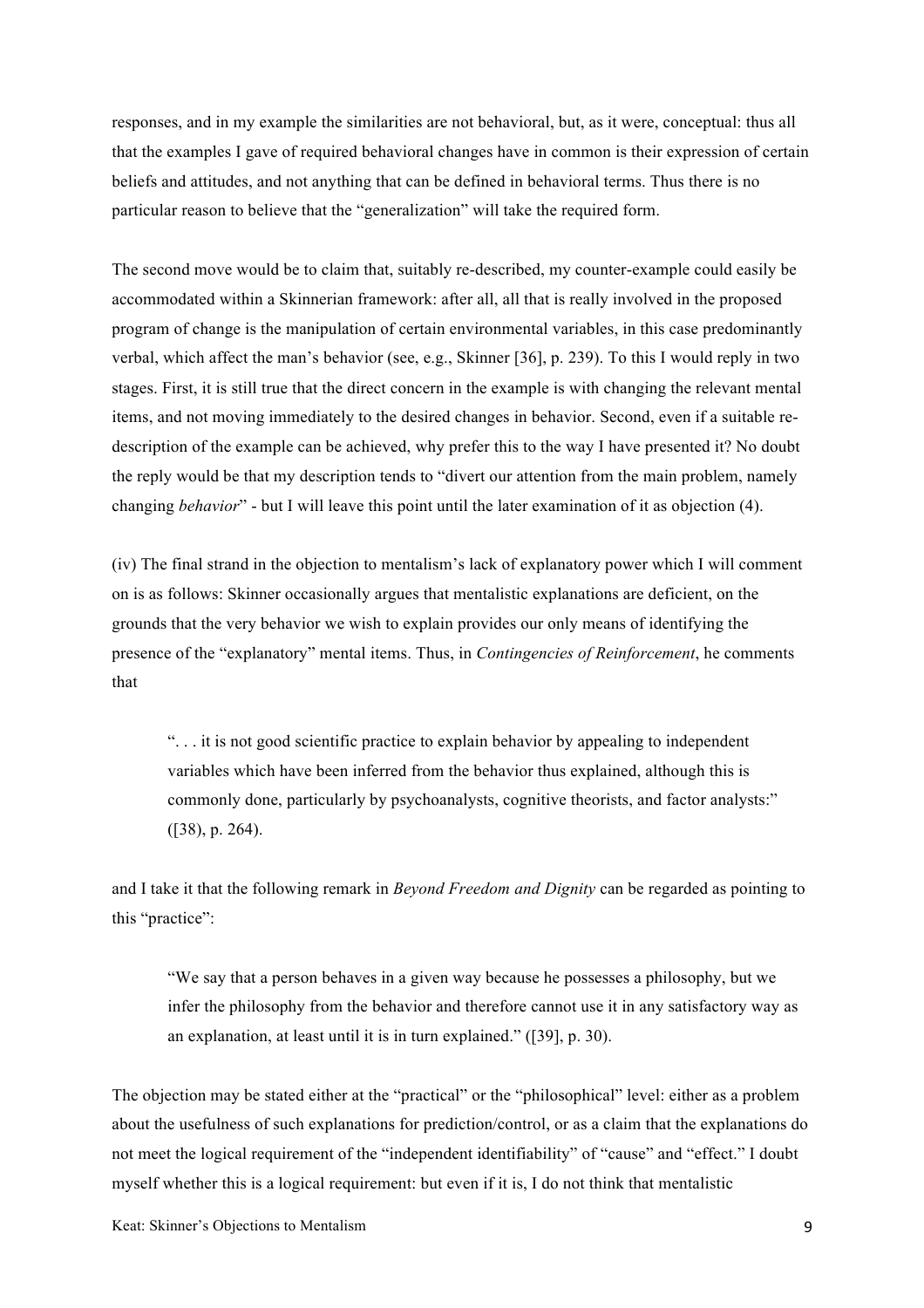explanations systematically fail to meet it.<sup>13</sup> For although it may be true that our only evidence for (other people's) mental items is behavioral, there is no good reason to believe that, in explaining any *particular* piece of behavior, it is *that* behavior which provides our only evidence for the explanatory mental item. For example, I may attempt to explain someone's dropping a cup in terms of her feeling of anxiety, and use the way she was moving her hands prior to that event as evidence for the mental item; the evidence is behavioral, but not the same behavior as that which is being explained.

(2) *Mentalism involves the employment of "theories"*. Whereas in examining (1) above I was mainly concerned to show that the objection did not hold, in examining (2) I shall be considering why it is that this should be regarded by Skinner as a good objection. In doing so, I shall also discuss Skinner's attitude towards the natural sciences, and his support of the "naturalist" position, according to which it is proper to adopt the methodology of the natural sciences in the analysis of human behavior.<sup>14</sup> And here we are immediately faced by a somewhat paradoxical situation; for Skinner combines a vigorous defense of naturalism, (see, e.g., [33], chapter 2), with an equally vigorous refusal to adopt one of the characteristic features of the natural science, namely the employment of *theories* (see, e.g., [34]). Indeed, when this combination is applied specifically to the issue of mentalism, it might well seem that Skinner is committed to the view that mentalism is objectionable both because it employs typically "pre-" or "un-scientific" concepts of an animistic/vitalistic kind, and also because it makes a typically "scientific" use of theories.

For there is no doubt that mental items are "theoretical" in the sense of the term "theory" that Skinner explicitly adopts, and little doubt that this sense of "theory" is pretty much the same as that involved in the claim I have (implicitly) made above, viz, that the employment of theories is a characteristic feature of the natural sciences. Skinner's definition of "theory" was given by him in his paper "Are Theories of Learning Necessary?" ([34]), and in the Preface to *Contingencies of Reinforcement* he quoted and commented upon the definition as follows:

"The word 'theory' was to mean 'any explanation of an observed fact which appeals to events taking place somewhere else, at some other level of observation, described in different terms, and measured, if at all, in different dimensions' - events, for example, in the real nervous system, the conceptual system, or the mind." ([38], p. vii).

Cf. the following remarks of Carl Hempel:

"Scientific systematization is ultimately aimed at establishing explanatory and predictive order among the bewilderingly complex 'data' of our experience, the phenomena that can be 'directly observed' by us. It is a remarkable fact, therefore, that the greatest advances in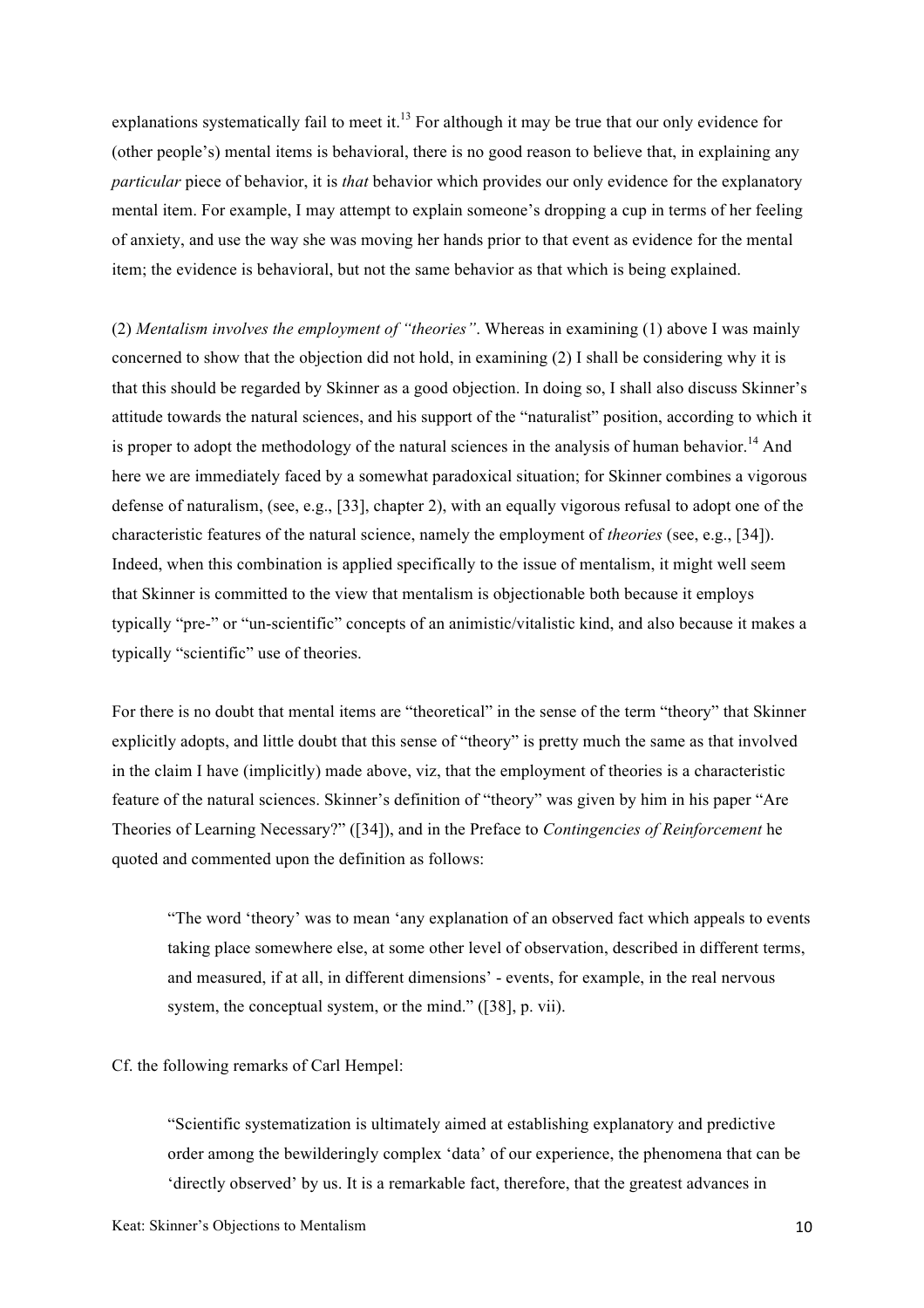scientific systematization have not been accomplished by means of laws referring explicitly to *observables*, i.e., to things and events which are ascertainable by direct observation, but rather by means of laws that speak of various *hypothetical* or *theoretical*, *entities*, i.e., presumptive objects, events, and attributes which cannot be perceived or otherwise directly observed by us." ([18], p. 177).

But before examining Skinner's attitude towards theories (which include, of course, both mentalistic *and* neurophysiological kinds), I will make a few comments upon his naturalism.

In supporting this position, and employing it against mentalism, Skinner often appeals to "famous episodes" in the history of science that mark out the long struggle during which explanations of natural phenomena in terms of gods, spirits, souls, appetites, and vitalistic forces were eventually replaced by properly "scientific" ones. (See, e.g., [36], [37], and [39] chapter 1). The lesson we are meant to learn is that a science of human behavior will, similarly, only develop successfully when the employment of mentalistic explanations is abandoned. But the argument is unconvinc ing: for the characterization of scientific development implicit in it is largely misconceived, and the suggested analogy between the natural sciences and psychology precisely begs the question.

This characterization of the history of science, not unlike that espoused by  $19<sup>th</sup>$  century French positivists, involves at least three assumptions. First, that there is a relatively clear distinction that can be made between "un-" or "pre-scientific" approaches, and a "scientific" one; second, that this distinction can be stated roughly in terms of the contrast between resorting to animistic or "metaphysical" explanations, and confining onself to orderly arrangements of observable data which provide us with predictive/controlling power; and third, that there is a gradual, though uneven progress from the one approach to the other.

Against this, I would suggest that nearly everything we have learnt from the increasingly sophisticated work of historians of science counts strongly against these assumptions.<sup>15</sup> It is perhaps indicative of Skinner's approach to these issues that, when he cites an example from Herbert Butterfield's deservedly well-known *Origins of Modern Science*, he ignores the main arguments contained in the chapter from which the example is taken. Thus Skinner states that:

"Although physics soon stopped personifying things ... it continued for a long time to speak as if they had wills, impulses, feelings, purposes, and other fragmentary attributes of an indwelling agent. According to Butterfield, Aristotle argued that a falling body accelerated because it grew more jubilant as it found itself nearer home . . ." ([39], p. 8).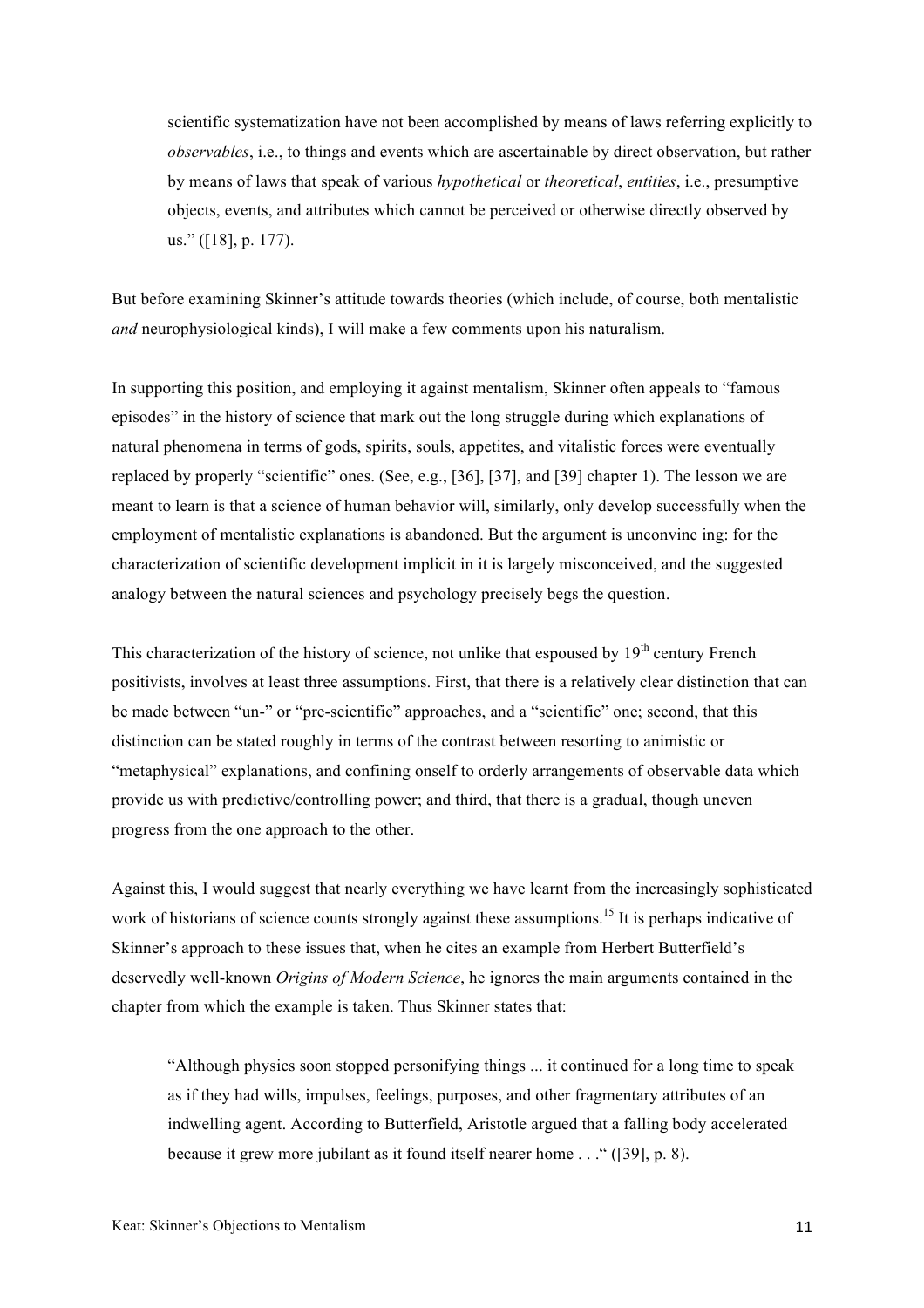But he does not mention, amongst others, the following point made by Butterfield:

"It is astonishing to what a degree not only this theory [viz. Aristotle's theory of motion - R.N.K.] but its rivals - even the ones which superseded it in the course of the scientific revolution - were based on the ordinary observation of the data available to common sense. And, as writers have clearly pointed out, it is not relevant for us to argue that if the Aristotelians had merely watched the more carefully they would have changed their theory of inertia for the modem one - changed over to the view that bodies tend to continue either at rest or in motion along a straight line until something intervenes to stop them or deflect their course. It was supremely difficult to escape from the Aristotelian doctrine by merely observing things more closely  $\dots$  " ([81, p. 4).

Yet this point is of far greater significance for Butterfield's general characterization of the development of modem science than the "jubilation" example, though it is, of course, hardly compatible with the characterization implicit in Skinner's "historical" argument for naturalism.<sup>16</sup>

In any case, this argument cannot be used against mentalistic explanations of human behavior without begging the question. For it does not follow from the fact that it is mistaken (or "unscientific") to explain natural phenomena in animistic terms, that it is likewise mistaken or unscientific to explain human behavior in mentalistic terms: falling stones do not feel jubilant, but humans sometimes do. (For a similar point, see Chomsky [9], p. 19).

Returning now to the question of Skinner's attitude to theories, and thus to mentalism as one variety of "theoretical" explanation, I shall proceed by making a few remarks on a passage contained in a fairly recently published paper, "The Inside Story." This, I believe, contains some useful evidence concerning Skinner's views that was not available to Scriven and Johnson in their interesting and important exchange on this issue (see [31] and [22])

"A behavioral analysis is essentially a statement of the facts to be explained by studying the nervous system. It tells the physiologist what to look for. The converse does not hold. We can predict and control behavior without knowing how our dependent and independent variables are connected. Physiological discoveries cannot disprove an experimental analysis or invalidate its technological advances.

"This is not to question the importance of physiology in a science of behavior. In a more advanced account of a behaving organism 'historical' variables will be replaced by 'causal.' When we can observe the momentary state of an organism, we shall be able to use it instead of the history responsible for it in predicting behavior. When we can generate or change a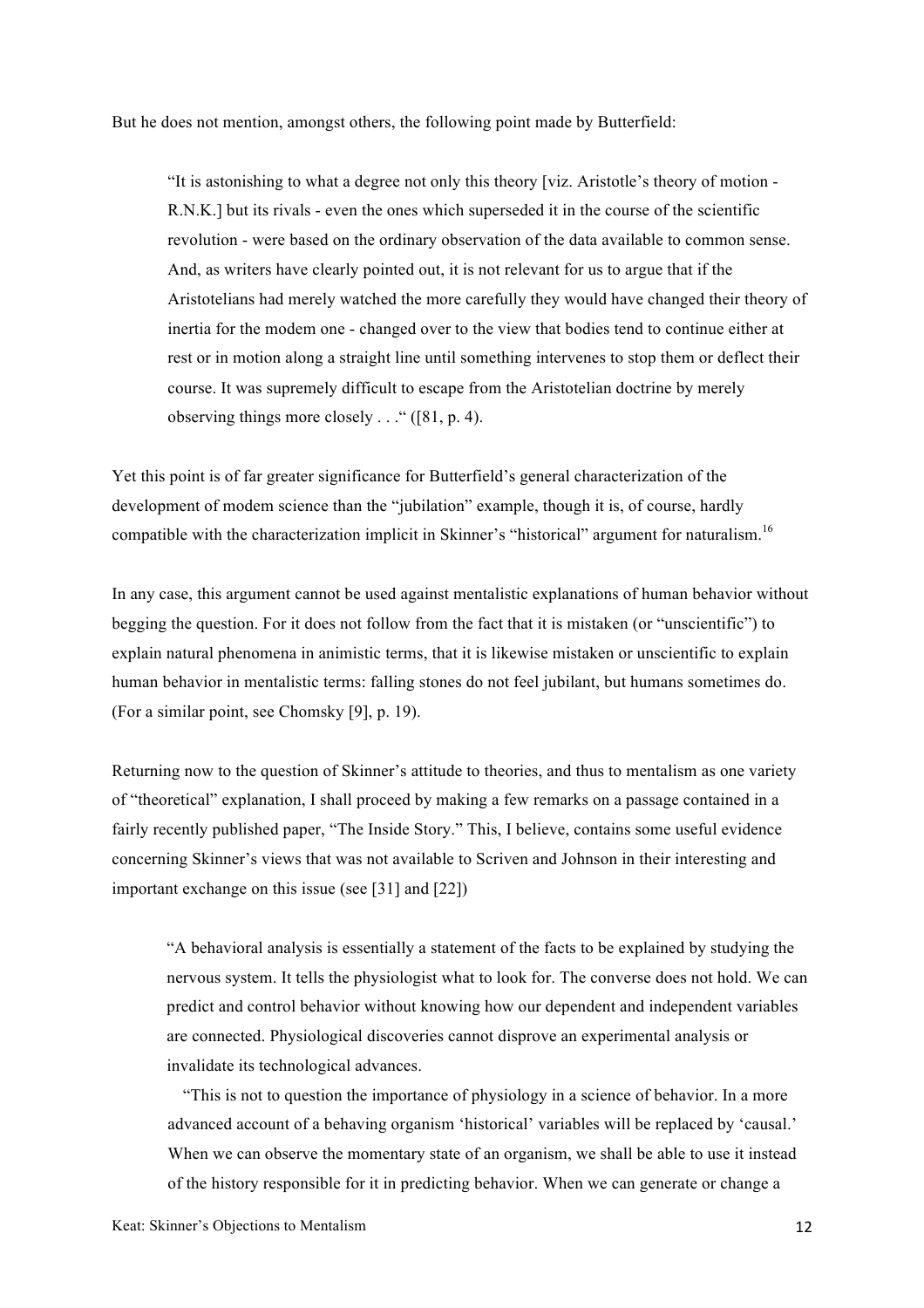state directly, we shall be able to use it to control behavior. Neither the science nor the technology of behavior will then vanish, however. Physiological manipulations will simply be added to the armamentarium of the behavioral scientist. Pharmacology has already foreshadowed this state of affairs. A drug changes an organism in such a way that it behaves differently. We may have been able to make the same change by manipulating standard environmental variables, but the drug now permits us to circumvent that manipulation. Other drugs may yield entirely new effects. They are used as environmental variables." ([371], p. 283).

(i) Although he acknowledges the potential of physiological explanations for prediction and control, it is clear that Skinner does not regard their explanatory power as wholly dependent upon this. This suggests that Skinner does accept a distinction between (causal) explanation, and the ability to predict/control. (Cf. p. 59 above.) And it also suggests the legitimacy of a science of human behavior whose primary objective is not "technological." (Cf. p. 59 above).

(ii) If (i) is correct, and I am right in thinking that at least some physiological explanations are, for Skinner, "theoretical,"<sup>17</sup> then it would seem that the objection that mentalistic explanations are "theoretical" cannot by itself have any weight.<sup>18</sup> What would be required would be independent arguments against their explanatory power, and I have already criticized Skinner's attempts to provide these. Indeed, it is not clear to me that the passage quoted here is entirely consistent with a general opposition to "theory": possibly, a change of view is indicated.<sup>19</sup>

(iii) It seems that Skinner is prepared to describe the use of drugs as changes in "environmental variables." If this is so, it is no longer obvious what is so distinctive about the "environmental solution" to behavioral problems which Skinner advocates so strongly, e.g., in a paper with that title (see [38], pp. 50-71). For there, as elsewhere, the environmental solution is one in which the desired changes are brought about by changes in the contingencies of reinforcement - and giving people drugs is surely not an example of this approach. (One wonders whether one is aiming at Walden Two or Brave New World.)

Finally, it is worth noting that it is not altogether clear what precisely is the source of Skinner's opposition to the employment of theories. Johnson argues that the issue is primarily an empirical one, concerning the most fruitful procedure to adopt in the "context of discovery." Thus, in commenting upon the title of Skinner's paper, "Are Theories of Learning Necessary?" ([34]), she states that

"The question should be asked, 'Are theories of learning necessary to what?' And the answer is, I think, 'Are they necessary, in the context of discovery, to acquire scientific knowledge?'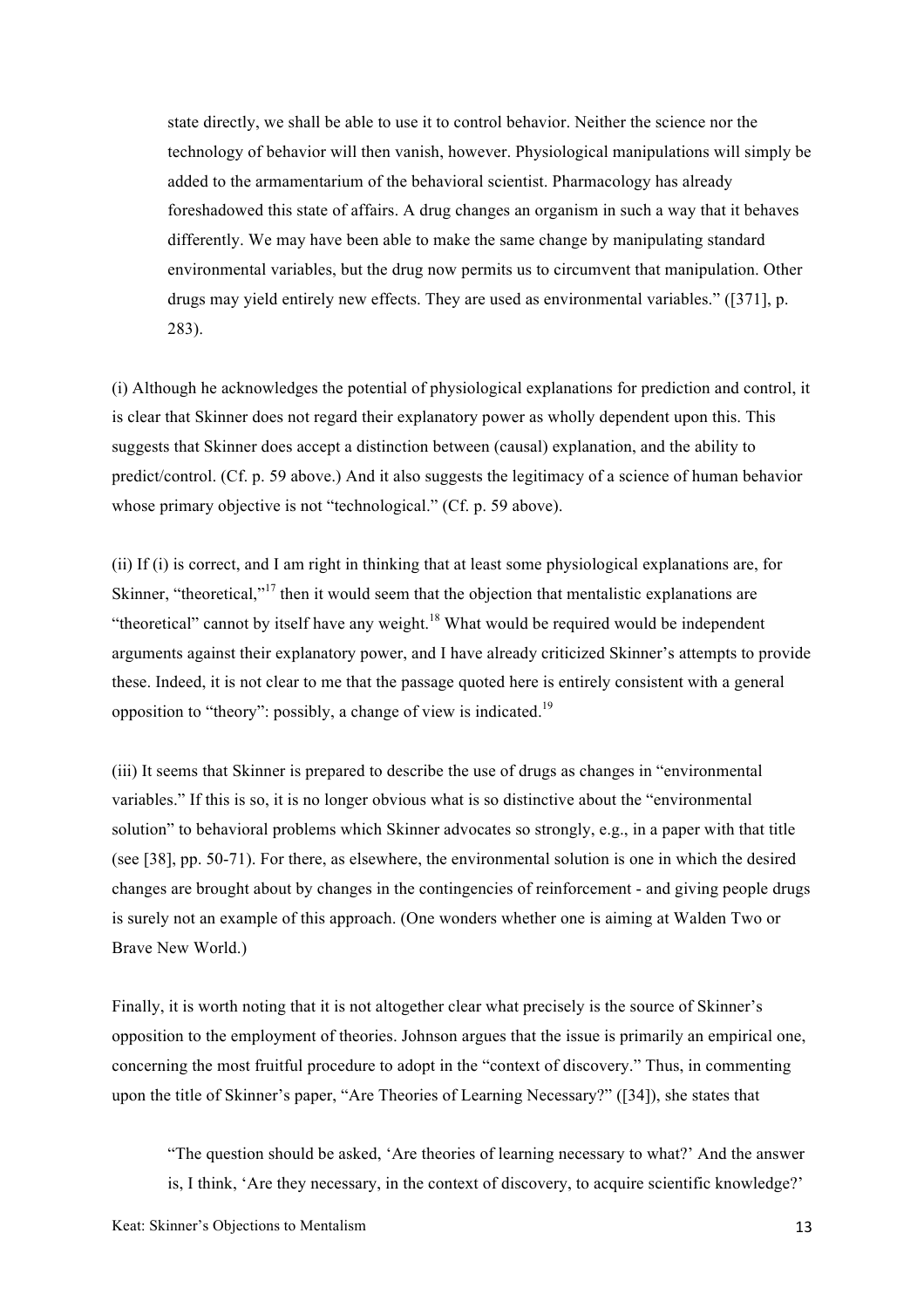And she suggests that

<u>،</u>

"Skinner believes that his method of scientific procedure, his method of discovery, is more fruitful than that of constructing a hypothesis, deducing theorems, submitting them to experimental check, or starting out with a preconceived model of behavior" ([22], p. 275).

There is no doubt that Skinner *is* opposed to the use of this "hypothetico-deductive method," but this is surely a separate question from that of the employment of theories, i.e., a certain mode of explanation.<sup>20</sup> Unfortunately, Skinner himself fails to separate the questions (see the Preface to [38]). But there is no reason why the "hypotheses" of the hypothetico-deductive method should involve "theories," in Skinner's sense of the term: in Popper's advocacy of this method, for example, a hypothesis is simply a (strictly) universal statement (see [29], chapters I-V).

I would suggest, instead, that Skinner opposes the use of theories because they involve a kind of explanation which is not useful for the purposes of prediction and control. Insofar as this objection applies to mentalistic explanations, I have already tried to show that the objection may not hold, and it seems from the passage quoted from "The Inside Story" that Skinner does not now regard it as holding of all physiological explanations. In any case, there seems no good reason why we should not be interested in explanation "for its own sake," and there may well be something to be said for what seems to have been Francis Bacon's view, namely that in the long run, a successful technology can only be sustained by the discovery of causal explanations which involve the description of "inner" processes, structures, and so on.

(3) *Mentalism tends to invoke "homunculi" or "inner agents," regarding man as an "autonomous agent."* In the first three chapters of *Beyond Freedom and Dignity*, as elsewhere, Skinner tends to associate mentalism both with an ("unscientific") belief in human autonomy or freedom (a belief which is often expressed in talk of human "agency"), and with an invocation of "homunculi" or "inner agents" to explain behavior. My main purpose here will be simply to point out that these issues are quite distinct, and to defend mentalism against "guilt by association." It seems to me perfectly proper to accept the use of both mentalistic explanations, and the concept of human agency, without thereby being committed to either a defense of human autonomy, or a belief in "inner agents."

There are many different arguments against human autonomy, but the most important one in this context, and that which Skinner himself seems to adopt (see, e.g., [33], p. 116), is that free-will is incompatible with the truth of determinism and that determinism is (probably) true. By "determinism"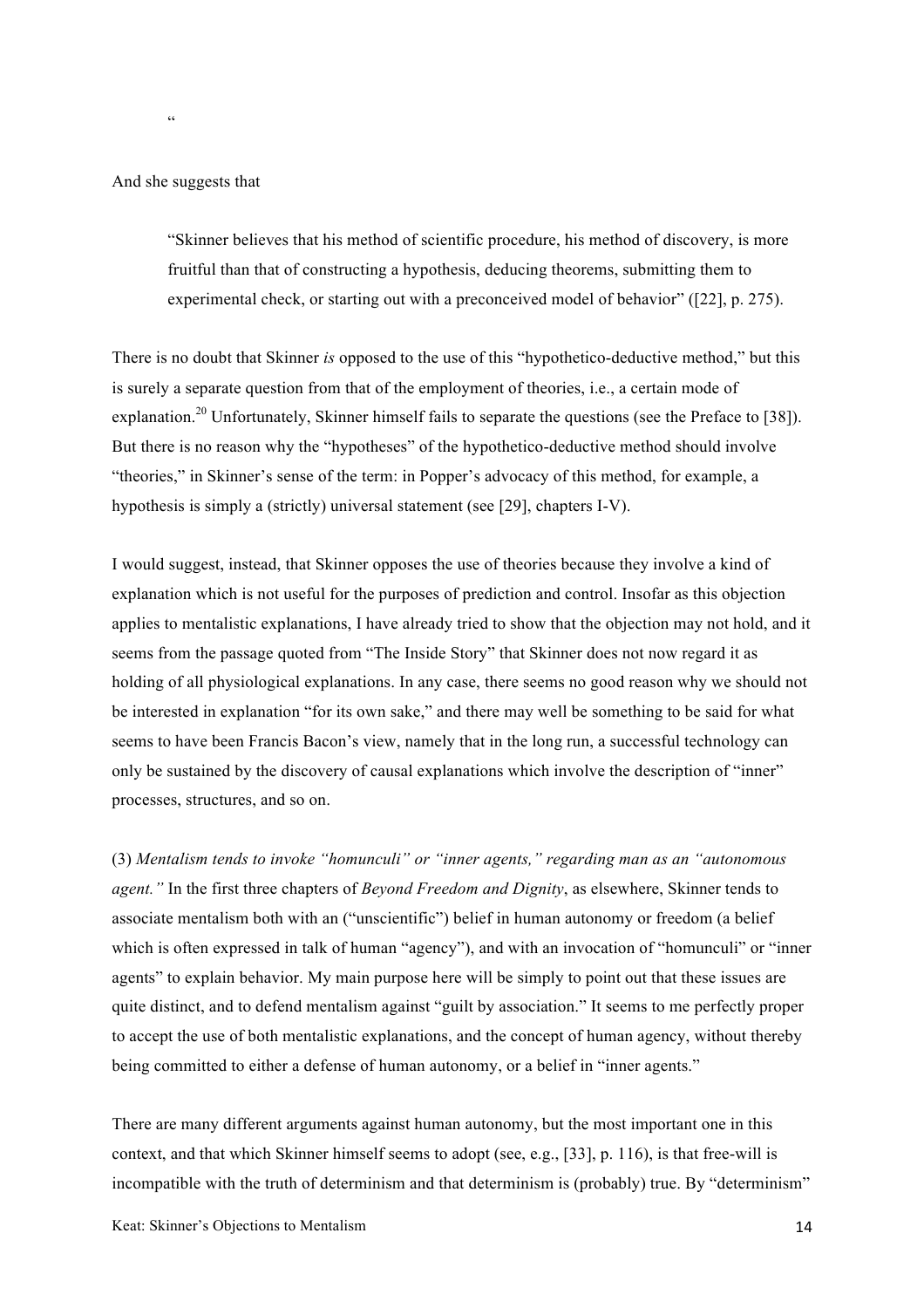I mean here simply the claim that there is a set of (causally) sufficient conditions for any event. Of course, many philosophers have argued that freedom and determinism are not incompatible, and Skinner does not address himself to this question;<sup>21</sup> but even if we accept the argument against freedom, it does not follow that the use of mentalistic explanations is inconsistent with a denial of human autonomy. For the argument against freedom from the truth' of determinism does not rest upon any specific characterization of the nature of the causal conditions involved - they can be mental as well as physical. (It seems to me that much of the polemic in *Beyond Freedom and Dignity* is misdirected: what is most valuable about the book is its attempt to show how wide-ranging is the change in our beliefs and concepts that is required if we reject the belief in human autonomy, and this point need not be combined with an attack on mentalism.)

Similarly, we can make legitimate use of a concept of human *agency* without this committing us to a belief in autonomy. As Goldman has suggested ([161, pp. 78-85), we talk naturally in terms of agency when we regard causal relations as obtaining between *things*, rather than *events*. He himself presents an analysis of human agency in terms of behavior which is explained at least partly by reference to the beliefs and desires of the person concerned; but we might instead adopt a more general concept of agency which is applicable to both living and non-living objects. E.g., we might suggest that something be regarded as an "agent" if, with respect to some phenomenon that requires explanation, it is changes in that thing that are causally responsible for it.

As for the invocation of "homunculi," one need only note that there is a consider able difference between regarding humans as agents, and explaining their behaviour in terms of an "inner agent," a "little man" within us. Skinner's objections to this practice seem well-founded (see, e.g., [36] and [37], passim) but neither the use of mentalistic explanations, nor the talk of human agency, commits us to it.

(4) *Mentalism distracts our attention from behavior*. A typical example of this objection is contained in the following passage:

"The dimensions of the world of mind and the transition from one world to another do raise embarrassing problems, but it is usually possible to ignore them, and this may be good strategy, for the important objection to mentalism is of a very different sort. The world of the mind steals the show. Behavior is not recognized as a subject in its own right. In psychotherapy for example, the disturbing things a person does or says are almost always regarded merely as symptoms, and compared with the fascinating dramas which are staged in the depths of the mind, behavior itself seems superficial indeed. In linguistics and literary criticism what a man says is almost always treated as the expression of ideas or feelings. In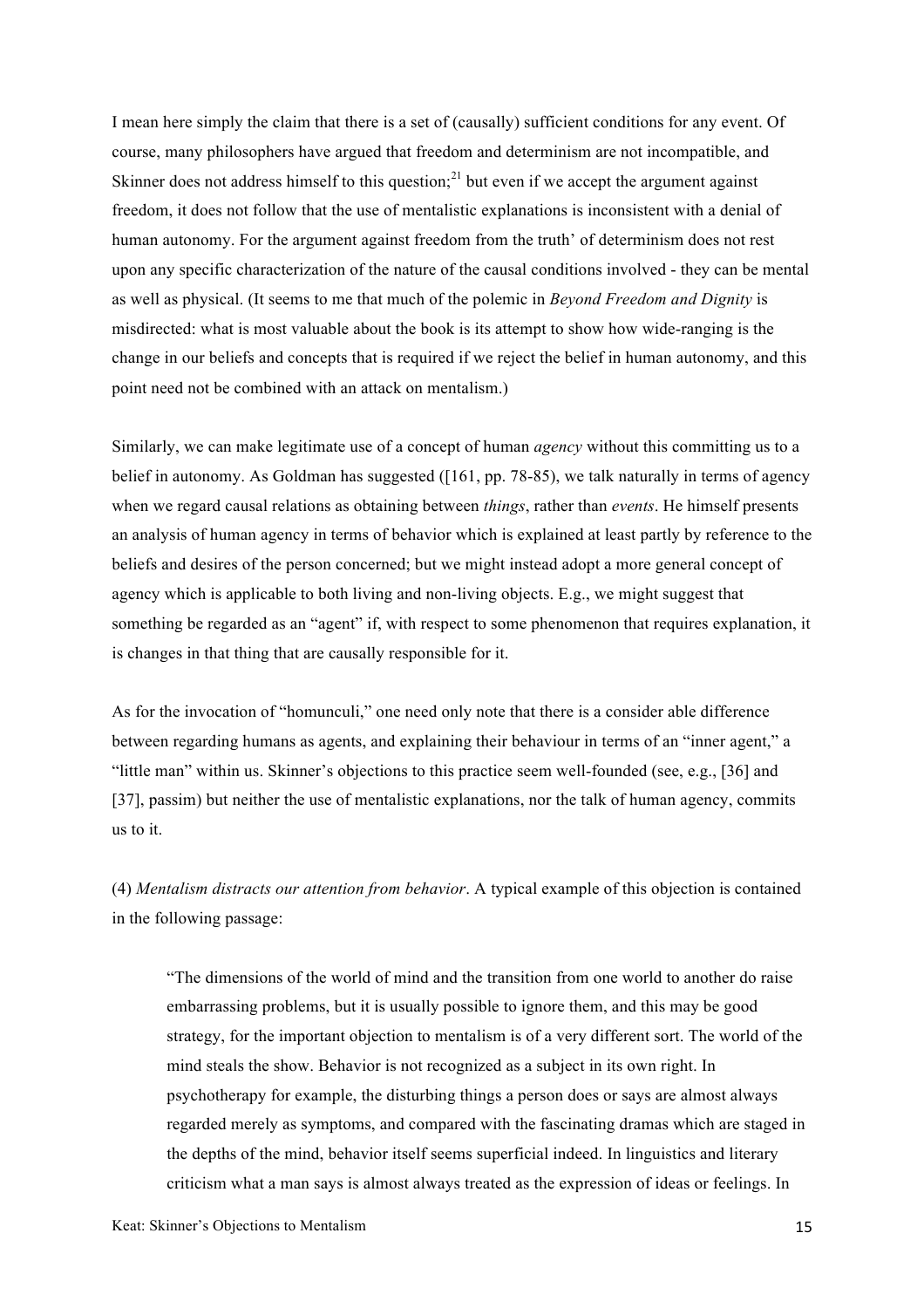political science, theology, and economics, behaviour is usually regarded as the material from which one infers attitudes, intentions, needs, and so on. For more than twenty-five hundred years close attention has been paid to mental life, but only recently has any effort been made to study human behavior as something more than a mere by-product." ([39), p. 12).

Presumably, Skinner's main reason (at least now), for objecting to approaches which divert our attention from behavior is that the human species is in an undesirable condition, and that any successful attempt to cure its problems must involve systematic changes in human behavior. But it does not follow from this that anyone who employs mentalistic explanations of behavior is thereby diverted from an interest in human behavior itself, and the possibilities of changing it. Of course, Skinner's point in the quoted passage, and elsewhere, is not so much that mentalism *necessarily* has this consequence, but that, as a matter of fact, it usually does. But even if this is so, the remedy is surely not to abandon mentalism, unless there are other, independent reasons for doing so, and so far I have argued that the reasons given by Skinner are by no means conclusive.

In any case, I rather doubt whether mentalism has had, or does have this "undesirable" effect. It is not quite clear how one would establish this point, either way, but certainly the somewhat sweeping remarks made by Skinner in the above passage seem rather hard to justify. It is true, e.g., that many economists and political scientists use behavior in order to infer "attitudes, intentions, needs, and so on," but it is surely not true that this is the *only*, or even the main interest they have in behavior. Similarly, though many psychotherapists do regard "the disturbing things a person does" as "symptoms," to claim that they regard them *merely* as symptoms seems less plausible: after all, to regard something as a symptom does not mean that one is uninterested in removing it. Of course, to describe the "disturbing things" as "symptoms" may well imply the belief that certain ways of removing them may not be very effective, in the long run; but this surely suggests a strong, rather than a weak, concern with behavior.

It is also worth pointing out, here, that the fact that the solution to social problems *involves* changes in human behavior does not entail that one should *only* be concerned to study ways of bringing about such changes. One might argue, e.g., that the ultimate concern is with the amount of human happiness, and that this is at least partly a matter of generating circumstances in which people have certain pleasurable feelings and avoid unpleasant ones: thus, when people do not have enough to eat, they are not only not eating, but feeling pain. (And it seems to me unlikely that any analysis, such as Skinner's, which contains no attempt to examine the political and economic structures which are responsible for poverty and hunger, will be successful in providing a solution to those problems).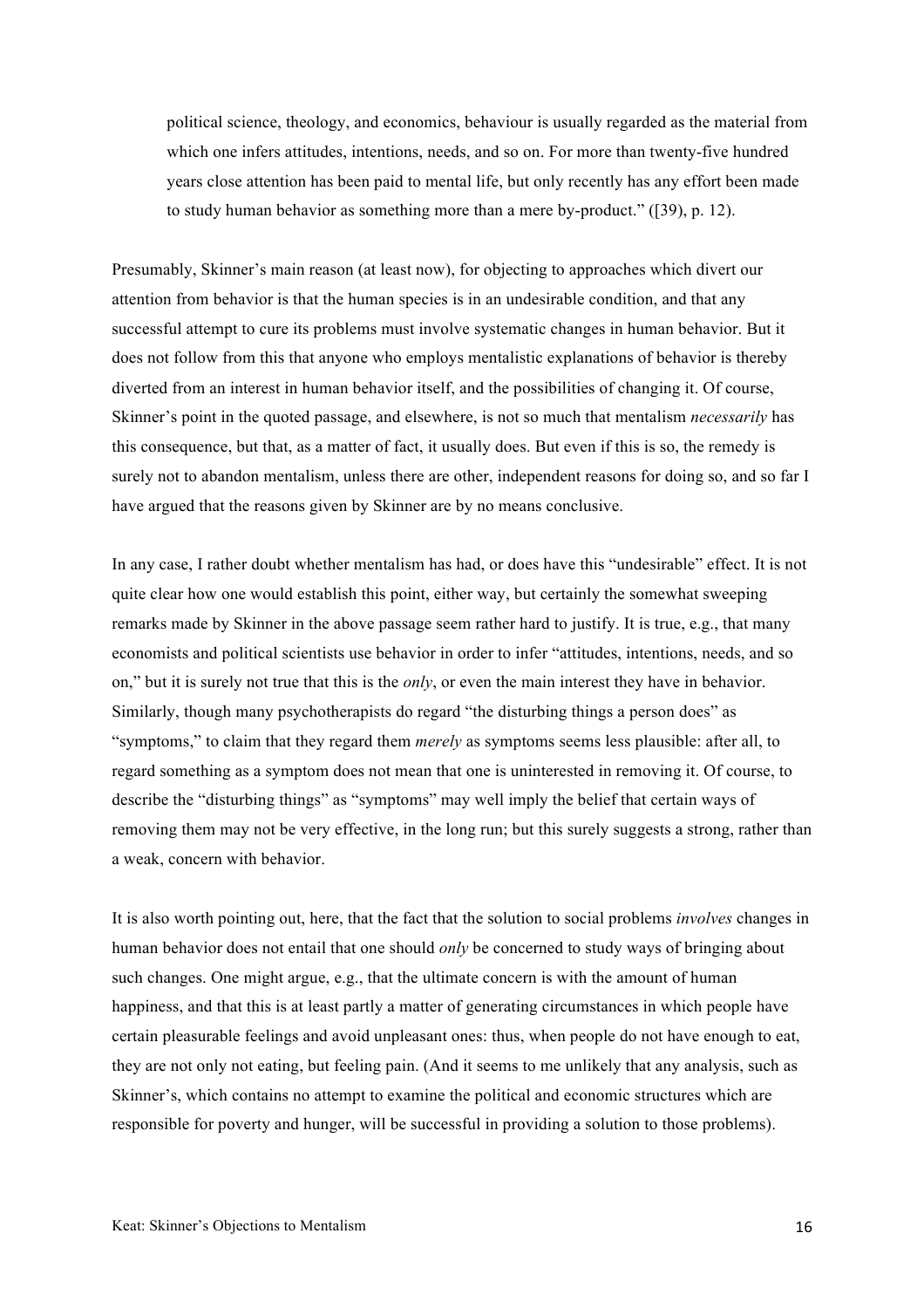I hope by now to have shown that the arguments against mentalism advanced by Skinner in the objections so far discussed (i.e.  $(1) - (4)$ ) are, at best, inconclusive. It might seem that this is not an entirely disastrous state of affairs, since there remains objection (5), that *mentalism involves a dualistic ontology of the "mental" and the "physical"*. However, quite apart from the question of how powerful an objection this is, there is the fact that Skinner often denies that he attaches much significance to it. One instance of this denial has already been cited (see the first sentence of the passage quoted on the preceding page), and another occurs in the following comment:

"Nor can we escape from the primitive features [of 'homunculism' - R.K.] by breaking the little man into pieces and dealing with his wishes, cognitions, motives, and so on, bit by bit. The objection is not that these things are mental but that they offer no real explanation and stand in the way of a more effective analysis." ([36], p. 222: see also p. 221).

Both these passages are consistent with what seems to me a general tendency on Skinner's part to avoid conducting a defence of radical behaviorism on what might be called "traditional metaphysical" grounds. The only passage I have been able to discover where this tendency is not displayed is the following one, from *Science and Human Behavior*:

"Modern science has attempted to put forth an ordered and integrated conception of nature. Some of its most distinguished men have concerned themselves with the broad implications of science with respect to the structure of the universe. The picture which emerges is almost always dualistic . . . Such a point of view . . . obviously stands in the way of a unified account of nature. The contribution which a science of behavior can make in suggesting an alternative point of view is perhaps one of its most important achievements." ([33] p. 258).

Significantly, this passage comes near the beginning of the chapter in which Skinner discusses "Private Events in a Natural Science;" clearly he feels that one of the advantages of private events, as opposed to mental ones, is their physical status, and thus their being able to be incorporated in a "unified account of nature," avoiding dualism.

Before concluding by commenting briefly on some of the problems in Skinner's treatment of private events, it is worth noting that it is perhaps fortunate that private events seem to have this advantage, since several of the objections to mentalism must surely apply to private events also. Thus, explanations involving reference to private events would also be "incomplete," and unsuitable for use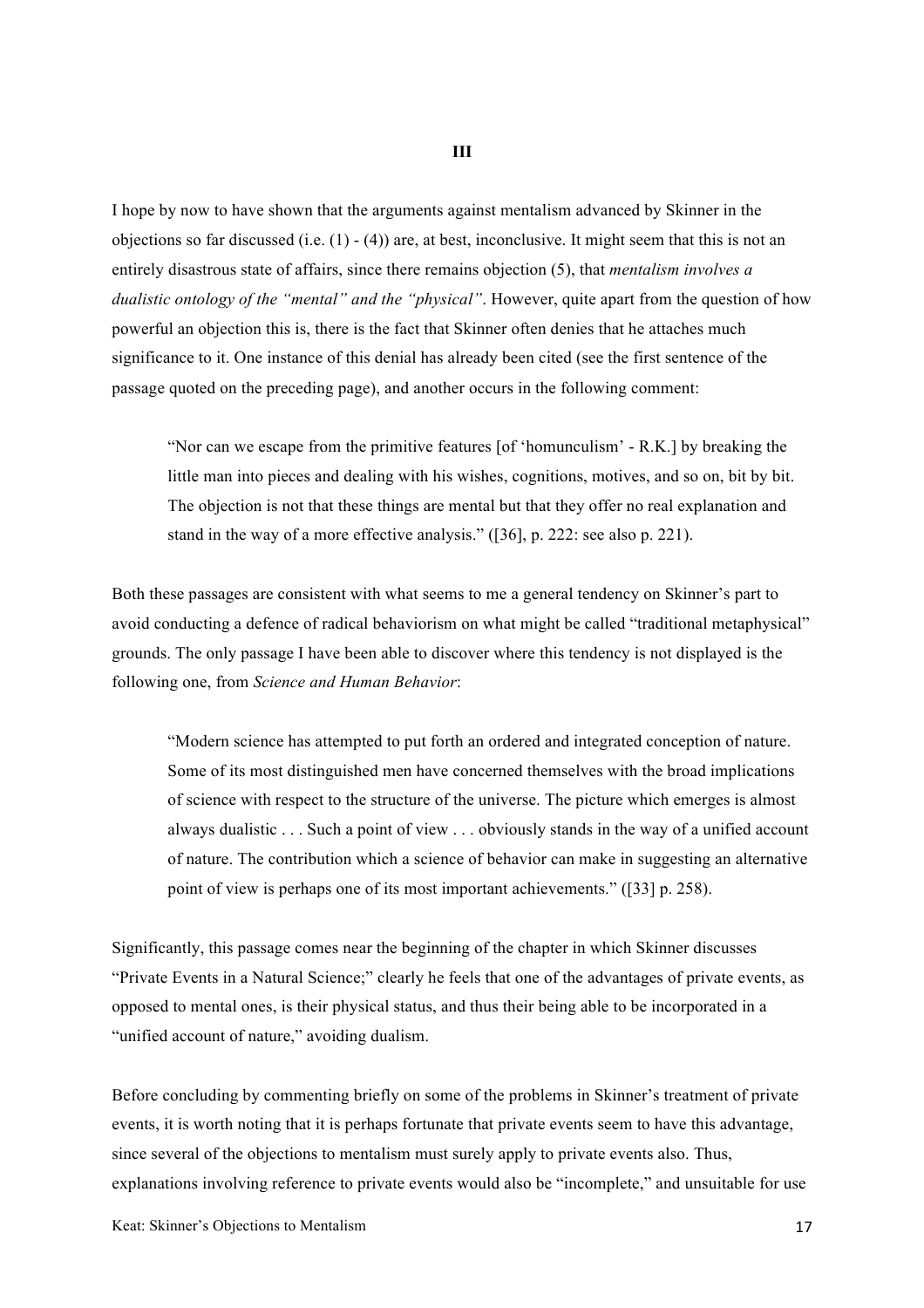in the control of behavior, and there would be no less reason for regarding private events as "byproducts" than there would be for their mentalistic counterparts. Our evidence for them would also consist in the behavior we are trying to explain, and a concern for private events might equally divert our attention from behavior.

This is, of course, hardly surprising since, as I noted at the beginning, many items that would traditionally be termed "mental" turn up again in Skinner's account as private events; the only difference is, it would seem, that they are to be regarded as physical, and not mental. But even if there are very strong reasons for rejecting a dualistic ontology (and thus for maintaining (5) as the main objection against mentalism), I do not think that Skinner has dealt sufficiently carefully with the problems involved in ascribing a physical status to items such as toothaches, pains, and various feelings.22 That this is so is indicated by his tendency to characterize private events simply as those which occur "inside the skin" of the organism, and to suggest that the development of physiological techniques and instruments will enable us to observe them directly. Thus, in a note on "Private Stimuli," Skinner claims that "it is . . . absurd to argue that because they occur inside the skin they have non-physical dimensions," ([381], p. 242), and at the end of the chapter on "Private Events" in *Science and Human Behavior*, he expresses the hope that "the problem of privacy may, therefore, be solved by technical advances" ([331], p. 282).

But someone who rejects the view that, e.g., a toothache is physical does not do so merely on the grounds that this is a stimulus which occurs "inside the skin." The inflammation of the nerve that is responsible for the toothache also occurs inside the skin, as does the circulation of the blood, and the beating of the heart. There is nothing strange about claiming that these last three events may be observed by the use of suitable instruments, but it remains philosophically problematic whether it makes much sense to talk of this in the case of the toothache, or to ascribe a physical status to it. (See, e.g., the discussion of Malcolm's contribution to [40], pp. 155-162, and Begelman [4]).

Indeed, Skinner has recently claimed that the evidence from

"recently developed physiological techniques . . . simply points to the fact that what is experienced introspectively *is* a physical condition of the body, as a behavioristic theory of knowledge has always contended." ([38], p. 262: my italics).

The evidence is not cited: but, as many contemporary materialists have argued, in defense of the identity-thesis (see, e.g., [2], chapter 6), the italicized "is" in this passage requires philosophical justification, and cannot be established by empirical evidence alone. And this last point, when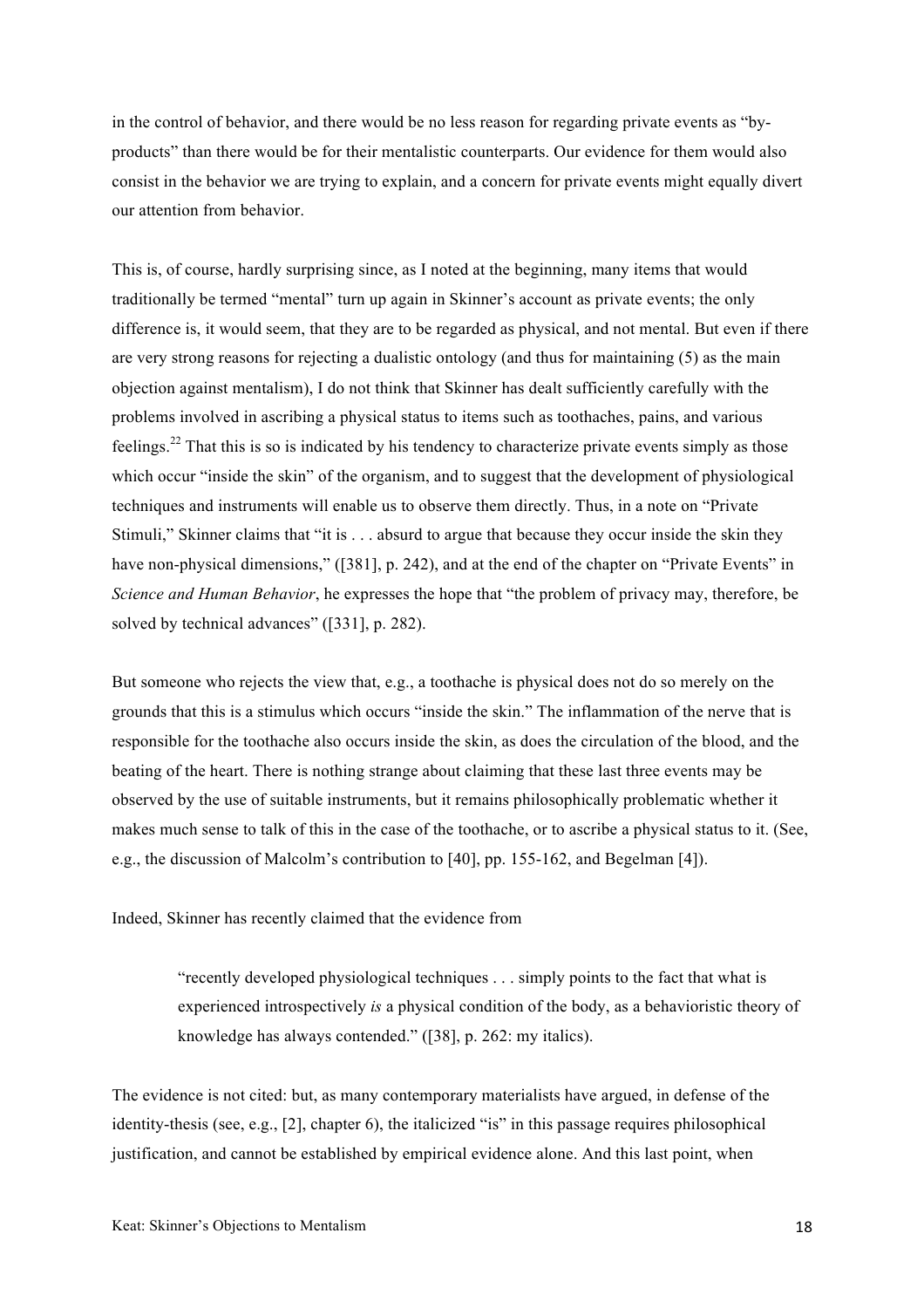generalized to apply to many of Skinner's claims, is an appropriate one with which to conclude.

## **Notes**

1 This is a considerably revised version of a contribution to the symposium on "Private Events in the Control of Behavior" at the American Psychological Association's convention in Washington, D.C., September 1971. 1 am particularly grateful to Willard F. Day for his comments on an earlier draft.

2 For a lucid account of the distinctive features of "radical behaviorism," see Day [12]. The differ ences between this, and other forms of behaviorism have been noted and discussed in Scriven [31], in Malcolm's contribution to [40], and in MacCorquodale [27].

3 These difficulties, and the relationship between Skinner's and Wittgenstein'S approaches to them, are discussed in Day [131 and Begelman [4].

4 Both Johnson ([221), and Day ([14]), have argued that Scriven ([31]) is wrong to regard these translations" as analyses of meaning, or as philosophical "reductions."

5 Another purpose is that of exegesis. Wherever possible, I have tried to give references to passages which illustrate any view which I attribute to Skinner, and some of these are quoted in the text. Where no such references are given, this is usually because I am relying on general impressions I have formed from reading Skinner's work: naturally, these may be erroneous. It may be objected that my practice of examining each element in Skinner's anti-mentalism separately leads to a failure to capture what might be termed the "general spirit" of his opposition, but I believe that the approach adopted here has sufficient advantages to outweigh this possible defect.

6 An implicit assumption of these last few paragraphs is, of course, that philosophy is an essentially evaluative discipline. Unfortunately, the term "evaluative" ìs often now employed to indicate that moral or ethical issues are at stake, but I am using it in its more general sense, as concerning questions of justification, of the (logical) adequacy of our grounds for belìeving or accepting or doing certain things. Thus Hilgard's "untestability" objection is an example of this "evaluative" approach: the claim is that Skinner's explanations fail to meet a certain standard that must be met by any rationally acceptable scientific explanation. But even in this more general sense of the term, some philosophers might still disagree that their discipline is evaluative. (For other examples of Skinner's treatment of "evaluative" questions, see the chapter on "Values" in [39], and the comments on logical argument in [35], chapter 18.)

7 I use the phrase "mental items" to refer indifferently to mental states, events, processes, and so on. Usually, the context will make it clear which, if any, of these is more appropriate than the others.

8 That these issues are by no means peculiar to psychology and behaviorism is well-illustrated by, e.g., Brian Barry's discussion of the claim that "values" have no explanatory power with respect to social phenomena. made on the grounds that "values" can always themselves be explained by "interests". See [3], pp. 96-98.

9 It is not quite clear how one should understand the phrase "regardless of any prior event": it might mean "no matter what event occurred earlier." But again, we do not have to show that A would be followed by B no matter what preceded A, in order to claim that A is a causal condition of B.

10 See,e.g.,Scheffler [30], pp. 19-57, and the detailed discussion of the objections to the "logical symmetry" of explanation and prediction in the title essay of Hempel [18] .

11The general issue of criteria for selecting certain causal conditions as more "important" than others has recently been much discussed by philosophers of history: see, e.g., Dray [15], chapter 4, and White [41], chapter 4. For a somewhat different approach, see Blalock [5].

12 For an interesting discussion of the way in which this question affects the "dispute" between Skinner and Chomsky, see Kaufman [23].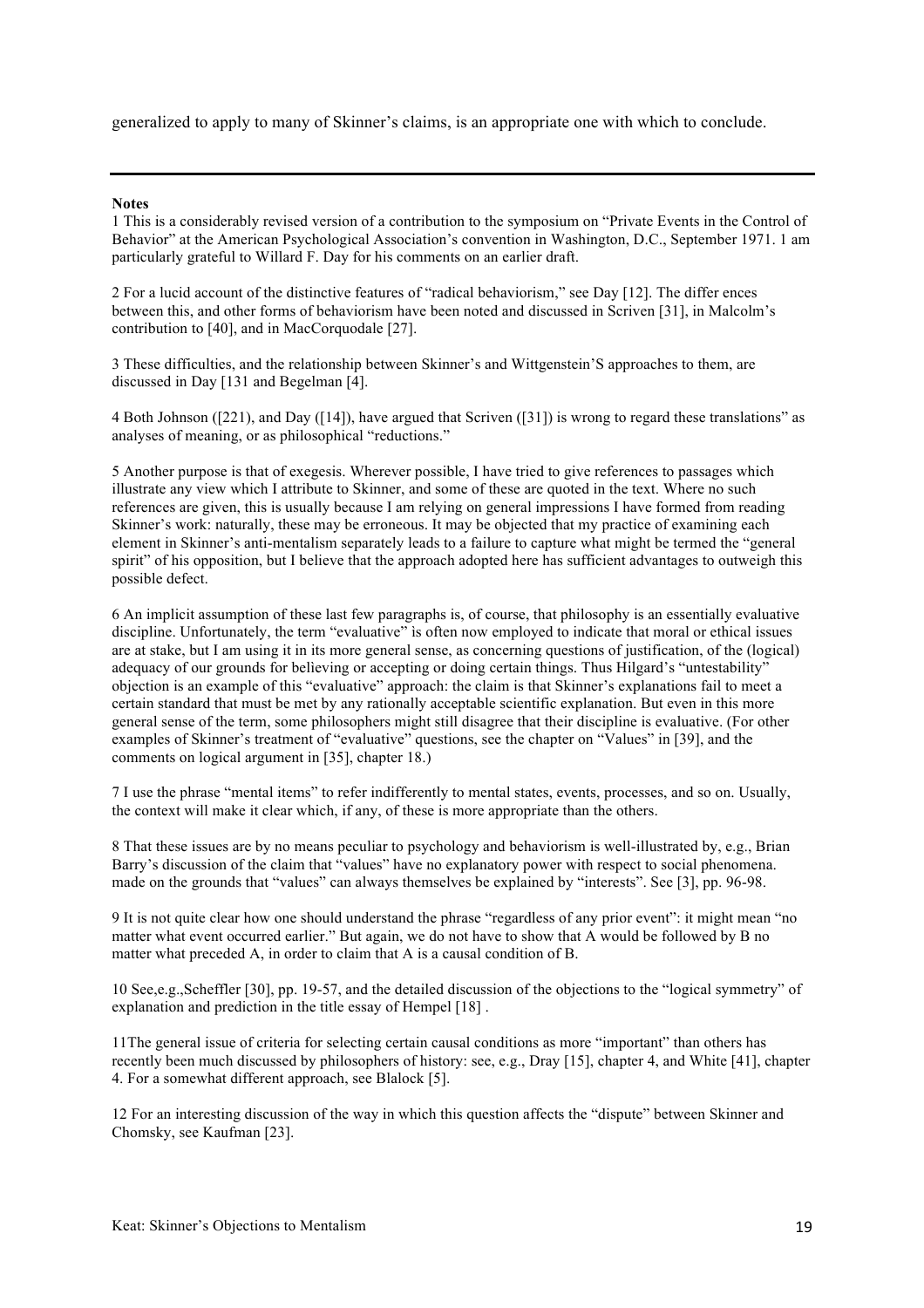13The issues here are extremely complex, and there is, as yet, little agreement about them by philosophers of mind. See, e.g., Davidson  $[11]$ , and Pears  $[28]$ ., For a discussion of how the naturalism versus anti-naturalism debate may be affected by recent developments in the philosophy of science, see Keat [24].

15 Notable examples of this work include Crombie [10], Koyré [25), and Kuhn [261.

16 In fact, Butterfield does not produce textual support for the attribution of this view to Aristotle, and I am strongly inclined to think that it is mistaken.

17 Obviously, there is a problem here about what counts as "physiological." But it seems to me that the kinds of "physiological" explanations discussed by Skinner in this passage must include at least some which make reference to events in the "real nervous system," and these are clearly "theoretical" in the light of the passage quoted earlier from the Preface to *Contingencies of Reinforcement* ([38], p. vii, on p. 62 above). For a different view, see Johnson [22], p. 276.

18 Cf. Bloor [7], for an interesting comparison of arguments against mentalistic explanations with those used in the 19th century against "theoretical" explanations which involved reference to atoms.

19 Certainly, a more "hopeful" attitude is displayed towards the usefulness of physiological explanations in the passage quoted here from "The Inside Story" than in earlier comments: e.g. in [33], pp. 28-9.

20 For an interesting discussion of the distinction between the contexts of "discovery" and "justification," and of the different ways in which scientists "arrive" at theories, see Achinstein [1], chapters 6 and 7.

21 A powerful attack on the "compatibility" view, together with a general discussion of the free-will problem, is contained in Honderich [20], chapter 5.

22 In any case, the concept of the "physical" is itself by no means unproblematic, as is shown by recent discussion of the criteria for "physical existence." See, e.g., Harré [17] and Hesse [19].

## **References**

[1] Achinstein, P., *Law and Explanation*, Oxford: Oxford University Press, 1971.

[2] Armstrong, D.M., *A Materialist Theory of Mind*, London: Routledge and Kegan Paul, (New York: Humanities Press), 1968.

[3] Barry, B.M., *Sociologists, Economists and Democracy*, London: Collier-Macmillan, 1970.

[4] Begelman, D.A., "Wittgenstein and Skinner on Private Languages, Rules and Stimuli", paper contributed to the symposium on "Private Events in the Control of Behavior" at the American Psychological Association convention in Washington, September 1971.

[5] Blalock, H .M. Jr., "Evaluating the Relative Importance of Variables", *American Sociological Review*, Vol. 26, No. 6, 1961.

[6] Blanshard, B. and Skinner, B.F., "The Problem of Consciousness - a Debate", *Philosophy and Phenomenological Research*, Vol. 27, 1967.

[7] Bloor, D., "Is the Official Theory of Mind Absurd?", *British Journal for the Philosophy of Science*, Vol. 20, 1970.

[8] Butterfield, H., *The Origins of Modern Science*, London: G. Bell and Sons Ltd., 1957.

[9] Chomsky, N., "The Case Against B.F. Skinner", *New York Review of Books*, Vol. XVII, No.11, 1971.

[10] Crombie, A.C., *Augustine to Galileo*, 2 vols., 2nd edn., London: Heinemann, 1959.

[11] Davidson, D., "Actions, Reasons and Causes", *The Journal of Philosophy*, Vol. LX, No. 23, 1963.

[12] Day, W.F., "Radical Behaviorism in Reconciliation with Phenomenology" *Journal of the Experimental Analysis of Behavior*, Vol. 12, No. 2, 1969.

[13] Day W.F., "On Certain Similarities between the *Philosophical Investigations* of Ludwig Wittgenstein and

the Operationism of B .F. Skinner*", Journal of the Experimental Analysis of Behavior*, Vol. 12, No. 3, 1969.

[14] Day, W.F., "Beyond Bondage and Regimentation: a review of *Beyond Freedom and Dignity* by B.F.

Skinner", *Contemporary Psychology*, 1972, Vol. 17, pp. 465-469.

[15] Dray, W.H., *Philosophy of History*, Englewood Cliffs, NJ: Prentice-Hall, 1964.

[16] Goldman, A .1., *A Theory of Human Action*, New York: Prentice-Hall, 1970.

[17] Harré, H.R., "The Structure of Existential Judgments," *Philosophical Quarterly*, Vol. 15, 1965.

[18] Hempel, C.G., *Aspects of Scientific Explanation*, New York: The Free Press, 1965.

[19] Hesse, M., "Laws and Theories", *The Encyclopedia of Philosophy* (ed. Edwards, P.), Vol. 4., New York: